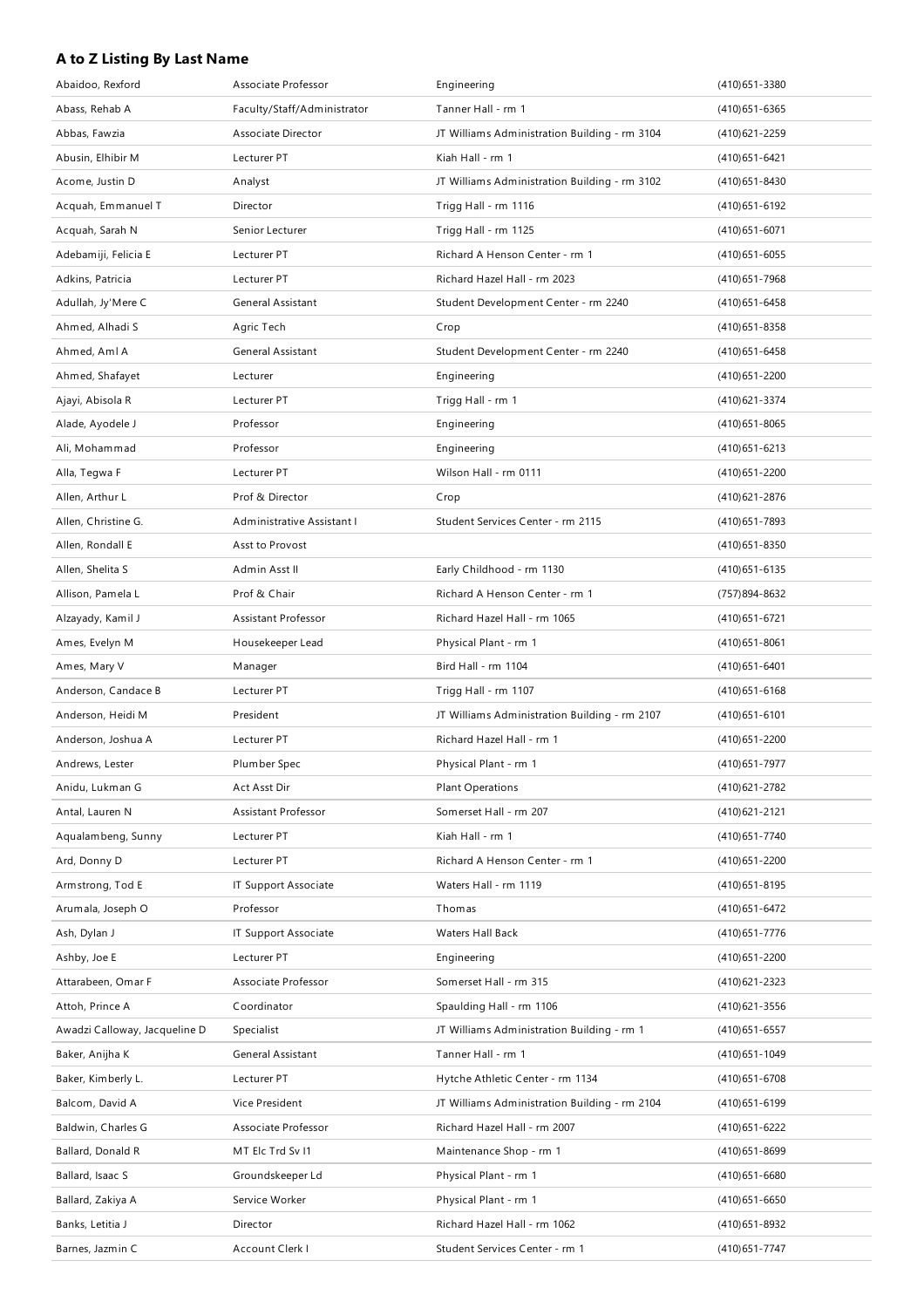| Barrett-Gaines, Kathryn | Associate Professor            | Richard Hazel Hall - rm 3010                 | (410) 651 - 7934  |
|-------------------------|--------------------------------|----------------------------------------------|-------------------|
| Barry, Derrick          | Service Worker                 | Physical Plant - rm 1                        | $(410)651 - 6153$ |
| Barthman, Jason S       | IT Support Specialist          | Waters Hall - rm 2105                        | $(410)651 - 8069$ |
| Batchelor, Fred         | Head Coach                     | Hytche Athletic Center - rm 1128             | $(410)651 - 6537$ |
| Beasley Jr, Johnny L    | IT Support Associate           | Waters Hall - rm 1                           | (410) 651 - 7899  |
| Beckett, Clinton R      | MT Maint Mechanic              | Student Residential Community - rm 1         | $(410)651 - 6157$ |
| Belayneh, Yeneneh T     | Director                       | Trigg Hall NA                                | (202) 712 - 1859  |
| Bell, Joyce A           | Associate Professor            | Richard Hazel Hall - rm 3036                 | $(410)621 - 3361$ |
| Bell, Nathan            | HVAC Mech I                    | Physical Plant - rm 1                        | (410) 651 - 7797  |
| Bell, Tracy D           | Associate Professor            | Carver Science Building - rm 2103            | $(410)651 - 6051$ |
| Bergen-Aurand, Brian K  | Director                       | Engineering                                  | $(410)651 - 8314$ |
| Beseris, Isaiah D       | General Assistant              | Tawes Gymnasium                              | (410) 651 - 7864  |
| Bhandari Poudel, Kemika | General Associate              | Richard A Henson Center - rm 2127            | $(410)651 - 6693$ |
| Bhe, Zachary E          | General Assistant              | Tanner Hall - rm 1                           | $(410)651 - 1049$ |
| Birckhead, Leroy T.     | Hvac Mech II                   | Maintenance Shop - rm 1                      | (410) 651 - 7977  |
| Bishop, Tracie J        | Manager                        | Crop                                         | $(410)651 - 6383$ |
| Bivens, Shondell        | Housekeeper Lead               | Maintenance Shop - rm 1                      | $(410)651 - 6305$ |
| Blackmon, Jonathan C    | Lecturer                       | Richard Hazel Hall - rm 1114                 | (410) 621-3372    |
| Blair, Jeffrey A        | Lecturer PT                    | Richard Hazel Hall - rm 1062                 | (410) 621 - 3032  |
| Blake, Brenda N         | Accountant                     | Student Development Center - rm 1160         | (410) 651 - 6712  |
| Blake, Debbie G         | Registrar                      | Student Development Center - rm 1            | (410) 651 - 8382  |
| Boayue, Kpardeh D       | General Assistant              | Carver Science Building - rm 1               | (443) 736-0898    |
| Bohaska, Alexander      | Lecturer PT                    | Richard Hazel Hall - rm 2023                 | (410) 651 - 7958  |
| Boleratz, Bethany       | Associate Professor            | Center for Food Science Technology - rm 1104 | (410) 621 - 3374  |
| Bonaparte, Tempie E     | Administrative Assistant I     | Kiah Hall - rm 2100                          | (410) 651 - 7790  |
|                         |                                |                                              |                   |
| Boston, Donald          | Service Worker                 | Physical Plant - rm 1                        | $(410)651 - 6650$ |
| Bounds, Joshua R        | Administrator                  | Waters Hall - rm 2104                        | (410) 651 - 7993  |
| Bounds, Rachel M        | Lecturer PT                    | Somerset Hall - rm 1                         | (410) 651 - 2200  |
| Bowen, Alan             | Security Consultant            | Richard Hazel Hall - rm 1                    | (410) 651 - 2200  |
| Bowers, Cheryl D.       | Assistant Professor            | Richard Hazel Hall - rm 2010                 | $(410)651 - 6265$ |
| Bowins, Pierre F        | Assistant Professor            | Thomas                                       | (410) 651-6490    |
| Bowles, Christopher G   | Sta Eng 1st Gd                 | Physical Plant - rm 1                        | (410) 651-6293    |
| Boynton, Linda Y.       | Administrative Assistant I     | Lida Brown Hall - rm 1                       | (410) 651-6597    |
| Bradley, George S       | Associate Director             | Hytche Athletic Center - rm 1105             | (410) 651-6499    |
| Branch, Helen           | Specialist                     | Somerset Hall - rm 127                       | $(410)651 - 6998$ |
| Bratten, Amira N        | Administrative Assistant I     | Student Development Center - rm 1            | (410) 651 - 6172  |
| Braxton, Kimberly       | Associate Professor            | Trigg Hall - rm 1113                         | $(410)651 - 6193$ |
| Bree, Joseph D          | Librarian II                   | Frederick Douglass Library - rm 1122         | (410) 651-6270    |
| Briddell, Jocelyn D     | <b>Acting Director</b>         | Richard Hazel Hall - rm 2051                 | $(410)651 - 6082$ |
| Briddell, Marcus C      | MT MIt Td Chf I                | Physical Plant - rm 1                        | (410) 651 - 7797  |
| Bright, Roberta L.      | Coordinator                    | Richard Hazel Hall - rm 2077                 | (410) 651 - 7365  |
| Brin, Nicole K.         | Accountant                     | JT Williams Administration Building - rm 1   | $(410)651 - 6090$ |
| Brink III, Edward J     | <b>Asst Clinical Professor</b> | Engineering                                  | (410) 621 - 2984  |
| Briscoe, David A        | Univ Pol Off IV                | Residental Director House                    | (410) 651-6590    |
| Brittingham, Russell    | Service Worker                 | Physical Plant - rm 1                        | $(410)651 - 8061$ |
| Brocato, Billy R        | Assistant Professor            | Richard Hazel Hall - rm 3009                 | $(410)621 - 6678$ |
| Brooks, Sharon D.       | Acting Dean                    | Frederick Douglass Library - rm 1            | (410) 651-6275    |
| Brophy, William         | Coordinator                    | Engineering                                  | (410) 621 - 2973  |
| Broussard, Philip       | Prog Coor                      | Wilson Hall - rm 1                           | $(410)651 - 6543$ |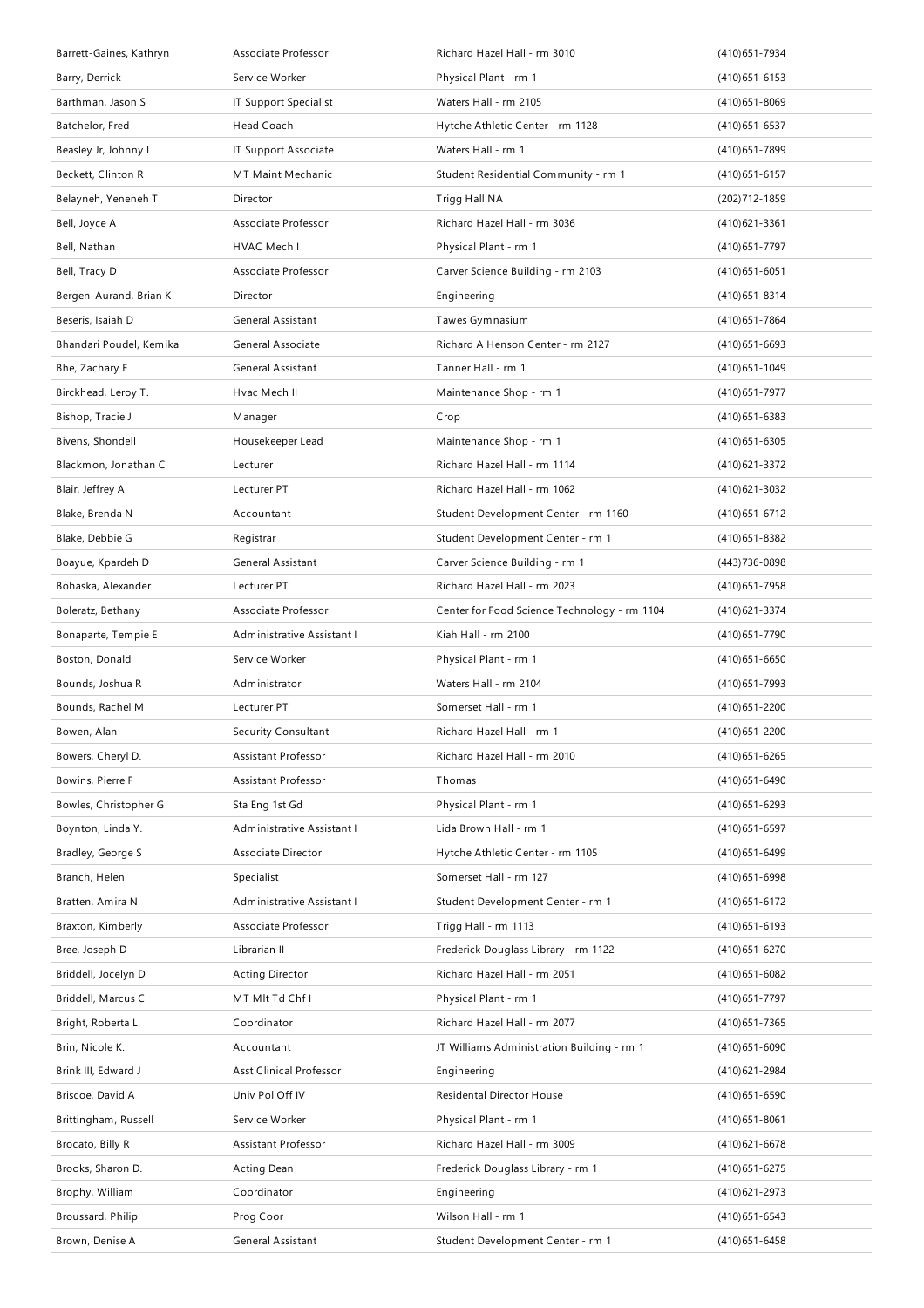| Brown, Dewayne R        | Lecturer PT                 | Thomas                                     | $(410)651 - 6468$ |
|-------------------------|-----------------------------|--------------------------------------------|-------------------|
| Brown, Dorothy R        | Lecturer PT                 | Thomas                                     | $(410)651 - 6465$ |
| Brown, Francine E       | Service Worker              | Physical Plant - rm 1                      | $(410)651 - 6650$ |
| Brown, Kate             | Associate Professor         | Engineering                                | (410) 651 - 7596  |
| Brown, Lakeisa          | <b>Admissions Recruiter</b> | Student Development Center - rm 1140       | (410) 651 - 6412  |
| Brown, Robert A         | Chair                       | Richard Hazel Hall - rm 3028               | $(410)651 - 8482$ |
| Brown, Willie L         | Associate Professor         | Engineering                                | (410) 651-6478    |
| Bucca, Keith J          | Lab Assistant               | Crop                                       | $(410)651 - 6168$ |
| Buckner, Ashawnti       | General Assistant           | Student Development Center - rm 2240       | $(410)651 - 6458$ |
| Buckner, Deborah A      | Account Clerk II            | Student Development Center - rm 1          | (410) 651-6092    |
| Buerkle, Marilyn L      | Lecturer                    | Engineering                                | $(410)651 - 8349$ |
| Burgess, Tiffany M      | Administrative Assistant I  | Student Development Center - rm 1140       | $(410)651 - 6410$ |
| Burton, Nadine M        | Specialist                  | Crop                                       | $(410)651 - 1859$ |
| Burton, Suzanne M       | Administrative Assistant I  | Student Services Center - rm 2158          | $(410)651 - 6447$ |
| Buzzetto-More, Nicole A | Professor                   | Kiah Hall - rm 2117                        | (410) 651 - 6498  |
| Byrd, Aprille           | <b>IT Support Asst</b>      | Waters Hall - rm 1                         | $(410)651 - 8623$ |
| Byrd, Bonita E.         | Controller                  | Student Development Center - rm 1160       | $(410)651 - 6088$ |
| Byrd, Demond L          | Housekeeping Supv II        | Physical Plant - rm 1                      | $(410)651 - 6652$ |
| Byron, Ashlee A         | Account Clerk II            | Student Development Center - rm 1160       | $(410)651 - 6088$ |
| Calcagno, Diana L       | Coordinator                 | Richard Hazel Hall - rm 1034               | (410) 651 - 7478  |
| Callarman, Trevor W     | Head Coach                  | Hytche Athletic Center - rm 1              | (410) 651 - 7814  |
| Cannon, Karen D.        | <b>IT Support Asst</b>      | Frederick Douglass Library - rm 001        | $(410)651 - 6611$ |
| Cannon, Monica G        | Lecturer PT                 | Richard Hazel Hall - rm 1                  | (410) 651 - 6220  |
| Canter, Earle M         | Manager                     | Farm Machinery Building Office             | (410) 651-6646    |
| Carr, Alissa A          | Associate Vice President    | JT Williams Administration Building - rm 2 | (410) 651-8070    |
|                         |                             |                                            |                   |
| Carrigan, Yancy L       | Prog Asst                   | WESM Radio Station - rm 1                  | $(410)651 - 8001$ |
| Carter, Susan           | Nurse Pract                 | Lida Brown Hall - rm 1                     | (410) 651-6597    |
| Cartwright, Candace     | Coordinator                 | Richard Hazel Hall - rm 1                  | (410) 621 - 2291  |
| Casares, Jason A        | Campus Compliance Officer   | Early Childhood - rm 1129                  | (410) 651 - 7848  |
| Casey, Stephanie J      | General Assistant           | Tanner Hall - rm 1                         | (410) 651 - 1049  |
| Cecil, Malinda D.       | Visiting Lecturer           | Richard A Henson Center - rm 2109          | $(410)651 - 6060$ |
| Cecil, William E        | Lecturer PT                 | Thomas                                     | $(410)651 - 6468$ |
| Cephas, Tinya R         | Administrative Assistant I  | Engineering                                | $(410)651 - 6523$ |
| Chaikel, Joseph         | Lecturer PT                 | Richard Hazel Hall - rm 3035               | $(410)651 - 6086$ |
| Champagne, Carole A.    | Professor                   | Temporary Classroom                        | (410) 651 - 6250  |
| Chang, Ruying           | Lecturer PT                 | Richard Hazel Hall - rm 1                  | (410) 651 - 2200  |
| Chapin, Edward W.       | Assistant Professor         | Engineering                                | (410) 651 - 6428  |
| Chase, Tyrone Dr        | Associate Professor         | Richard Hazel Hall - rm 1                  | $(410)651 - 8368$ |
| Chatham, Daphne F.      | Administrative Assistant I  | WESM Radio Station - rm 0000               | (410) 651 - 7905  |
| Chesser, Cole H         | Lecturer PT                 | Thomas                                     | (410) 651-6465    |
| Chi, Yeong-Nain         | Associate Professor         | Trigg Hall - rm 1102                       | $(410)651 - 8186$ |
| Chigbu, Angela O        | <b>Accounting Assoc</b>     | Richard Hazel Hall - rm 3051               | (410) 651 - 7969  |
| Chigbu, Paulinus        | Prof & Director             | Carver Science Building - rm 3109          | (410) 621 - 3034  |
| Childers, Michael J     | Lecturer PT                 | Richard Hazel Hall - rm 1                  | (410) 651 - 2200  |
| Church, Karah Z         | General Assistant           | Student Development Center - rm 2240       | (410) 651-6458    |
| Clark, Bruce E          | Driver                      | Physical Plant - rm 1                      | $(410)651 - 6652$ |
| Clinton, Bridgett       | Associate Professor         | Richard A Henson Center - rm 2111          | $(410)651 - 8351$ |
| Cohen, Alexander W      | Housekeeping Supv II        | Physical Plant - rm 1                      | (410) 651 - 7929  |
| Collick, Amy S          | General Assistant           | Crop                                       | (410) 651-8409    |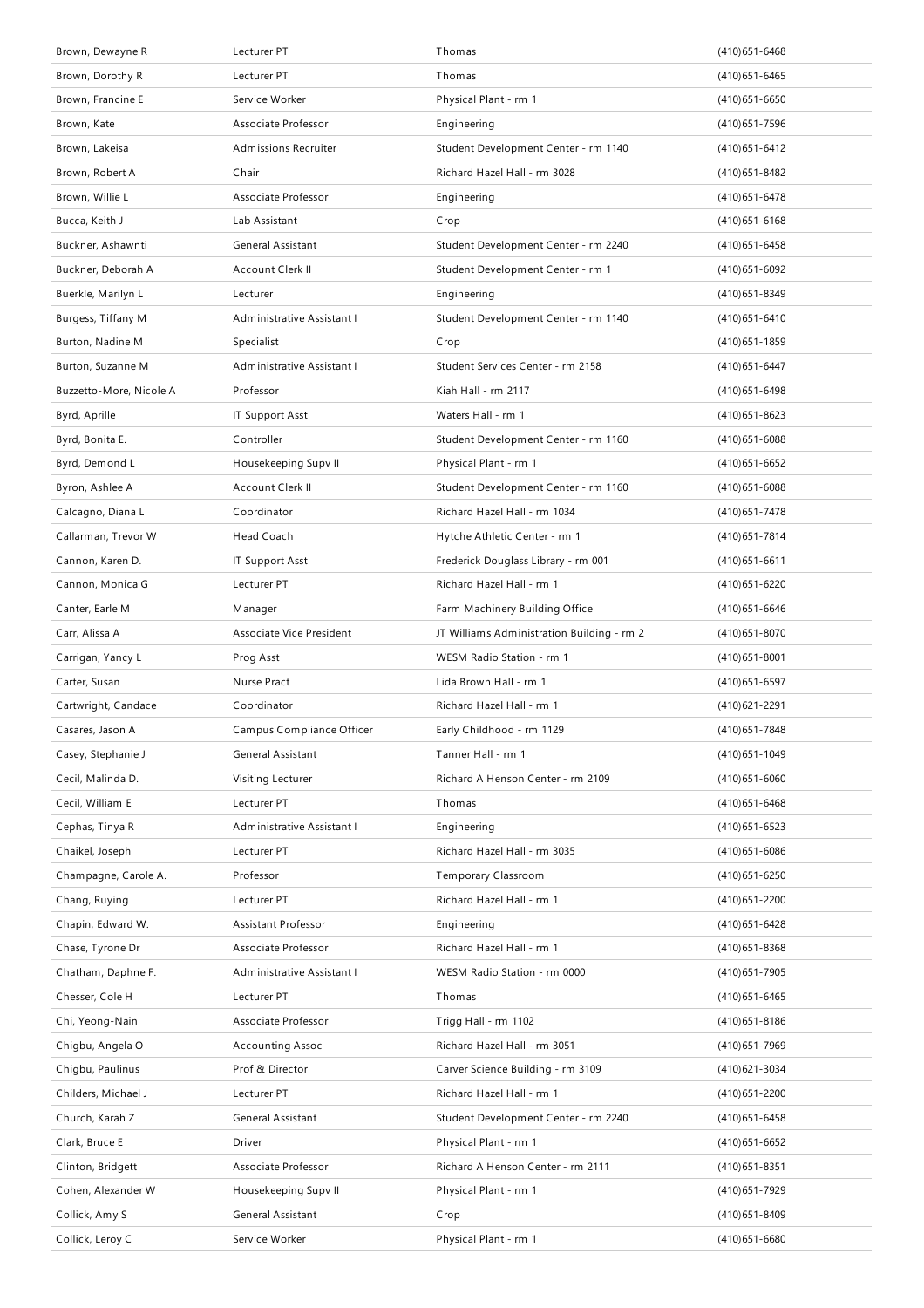| Collins, Jacqueline M | Director                   | Student Development Center - rm 2220          | (410) 651 - 7940  |
|-----------------------|----------------------------|-----------------------------------------------|-------------------|
| Collins, Kenneth      | Univ Pol Off IV            | Residental Director House                     | $(410)651 - 6590$ |
| Collins, Shaniqua     | Coordinator                | Student Development Center - rm 1             | (410) 651 - 6457  |
| Collins, Trenton K    | General Assistant          | Tanner Hall - rm 1                            | (410) 651 - 1049  |
| Collins, Wayne C      | Univ Pol Off IV            | Residental Director House                     | $(410)651 - 6590$ |
| Cook, Nicole L        | <b>Faculty Specialist</b>  | Richard A Henson Center - rm 2147             | (410) 651 - 2200  |
| Cook, Thelonius       | Assoc                      | Carver Science Building - rm 1                | $(410)651 - 6084$ |
| Cooledge, Dean R      | Chair                      | Wilson Hall - rm 2103                         | (410) 651 - 6553  |
| Cooper, Cedrick L     | Accountant                 | Hytche Athletic Center - rm 1                 | (410) 621 - 3311  |
| Corbin, Yvonne        | <b>Buyer Associate</b>     | Student Development Center - rm 2220          | (410) 651 - 6406  |
| Cork, Aaron           | Admissions Counselor       | Student Development Center - rm 1             | $(410)651 - 6411$ |
| Cornelius, Jason M    | Assistant Professor        | Engineering                                   | (410) 651 - 6419  |
| Cornish, Christy      | Painter                    | Physical Plant - rm 1                         | (410) 651 - 2274  |
| Correlli, Patrick     | Lecturer PT                | Richard A Henson Center - rm 1                | (410) 651 - 2200  |
| Cottman, Marlon       | Elect High Volt            | Public Safety Department - rm 1               | $(410)651 - 6680$ |
| Cottman, Myra L       | General Assistant          | Bird Hall - rm 1                              | (410) 651 - 7502  |
| Cottman, Tina M       | Administrative Assistant I | Student Development Center - rm 2200          | $(410)651 - 6457$ |
| Cotton, Corrie P      | Asst Research Professor    | Crop                                          | (410) 651-6630    |
| Cotton, Sylvester V   | Agric Tech                 | Swine Reproductive Facility - rm 1            | (410) 651-6303    |
| Crafton, Jason D      | Head Coach BB              | Hytche Athletic Center - rm 1                 | (410) 651 - 2200  |
| Cravens, Cynthia J    | Director                   | Engineering                                   | (410) 621 - 2985  |
| Crawford, Maurice K   | Associate Professor        | Carver Science Building - rm 2101             | $(410)651 - 8447$ |
| Crews, Chakita A      | Counselor                  | Student Development Center - rm 1126          | (410) 651 - 8381  |
| Cropper, Alexander    | Groundskeeper              | Physical Plant - rm 1                         | $(410)651 - 8061$ |
| Cropper, Marshall J   | Specialist                 | Hytche Athletic Center - rm 1148              | (410) 621 - 3673  |
| Cropper, Tahja G      | Coordinator                | JT Williams Administration Building - rm 2108 | (410)651-7580     |
| Cube, Camille A       | General Assistant          | Carver Science Building - rm 1                | (410) 651-6756    |
| CUffy, Phillip S      | Service Worker             | Physical Plant - rm 1                         | $(410)651 - 6650$ |
| Cullen, Daniel W      | Visiting Asst Professor    | Bannekar Building - rm 1108                   | (410) 651 - 6520  |
| Cumming, Jonathan R   | Prof & Chair               | Carver Science Building - rm 1103             | $(410)651 - 6014$ |
| Curtis, Mccoy         | Ext Prog Asst              | Richard A Henson Center - rm 2143             | (410) 621 - 3099  |
| Curtis, Sheila C      | Administrative Assistant I | Hytche Athletic Center - rm 1109              | (410) 651 - 8471  |
| Dabipi, Ibibia K      | Professor                  | Engineering                                   | (410) 651 - 6489  |
| Dahlgren, Daniel C    | Assistant Professor        | Richard Hazel Hall - rm 3028                  | (410) 651-6585    |
| Dang, Yen             | Associate Professor        | Somerset Hall - rm 210                        | (410) 651-8169    |
| Daniels, Christopher  | Specialist                 | Carver Science Building - rm 1                | (410) 651 - 2200  |
| Danguah, Reuel B      | Grad Asst I                | Carver Science Building - rm 1                | $(410)651 - 6128$ |
| Darnell, Lynnette     | Lecturer PT                | Engineering                                   | (410) 651 - 2200  |
| Das, Kausiksankar     | Associate Professor        | Richard Hazel Hall - rm 3006                  | (410) 651 - 6034  |
| Das, Monisha          | Associate Professor        | Engineering                                   | (410) 651 - 7886  |
| Dasilva, Ligia V      | Assistant Professor        | Bannekar Building - rm 1112                   | (410) 651 - 8194  |
| Daub, Rhonda L        | Asst Controller            | Student Development Center - rm 1160          | $(410)651 - 6089$ |
| Davenport, Allen      | Fac Coor                   | Hytche Athletic Center - rm 1112              | $(410)651 - 8331$ |
| David, Tosin          | Assistant Professor        | Richard Hazel Hall - rm 1035                  | $(410)651 - 6801$ |
| Davis, Dawn M         | Library Serv Tech          | Frederick Douglass Library - rm 1             | $(410)651 - 6612$ |
| Davis, Gregory A      | Associate Vice President   | JT Williams Administration Building - rm 1    | (410) 651 - 6230  |
| Davis, Joseph A       | Lecturer                   | Engineering                                   | $(410)651 - 6555$ |
| Davis, Kathleen S     | Lecturer                   | Richard A Henson Center - rm 1                | $(410)651 - 6200$ |
| Davis, Melissa K      | Cont/Grant Assoc           | Bird Hall - rm 3103                           | (410) 651 - 8325  |
| Davis, Ray J          | Professor                  | Richard Hazel Hall - rm 2051                  | (410) 651 - 7518  |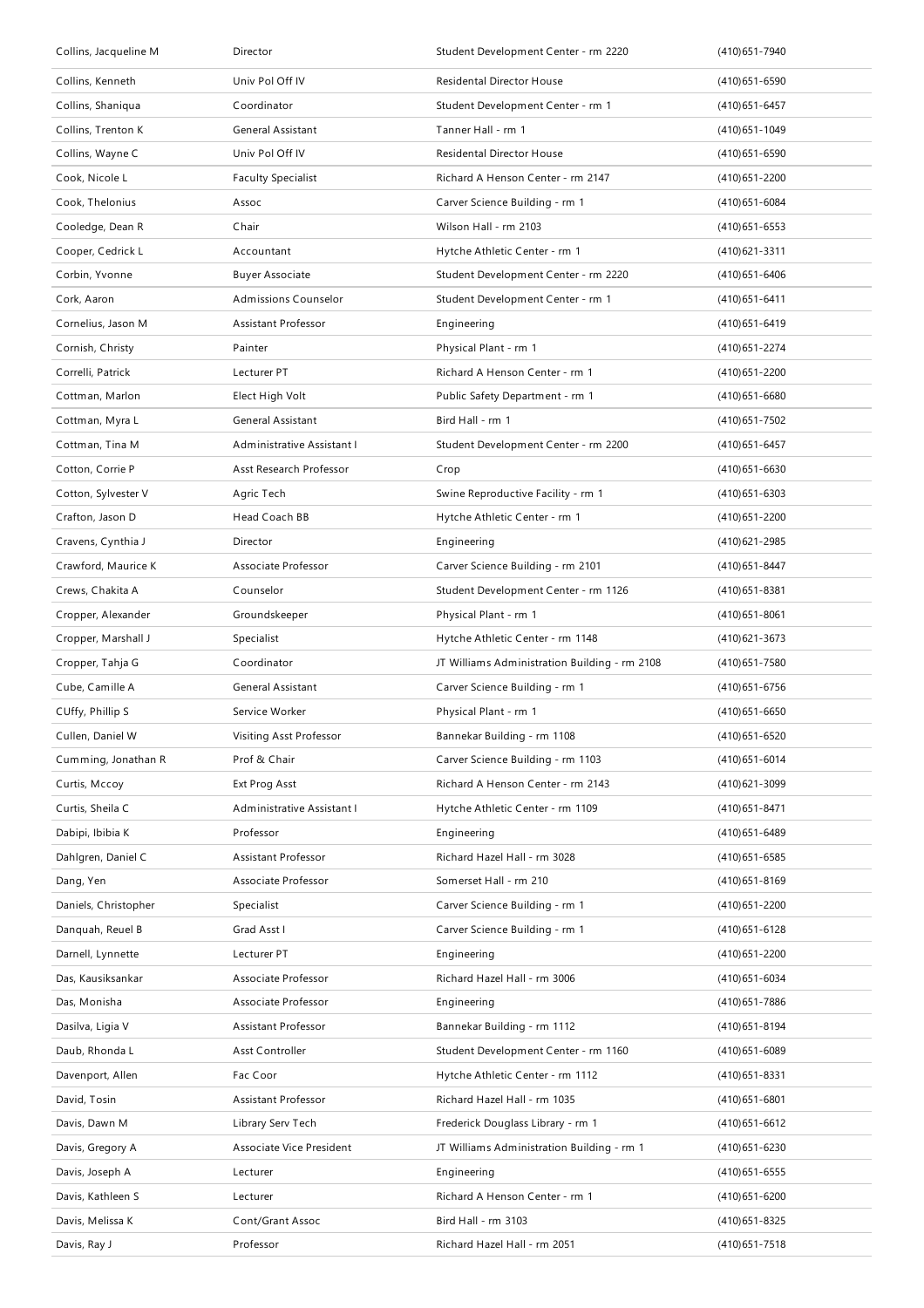| Dean, Brian C          | Assistant Professor                  | Ella Fitzgerald Performing Art - rm 1      | (410) 621 - 1514  |
|------------------------|--------------------------------------|--------------------------------------------|-------------------|
| Dean, Collene N        | Asst Athletic Dir                    | Hytche Athletic Center - rm 1106           | (410) 651-6539    |
| Debenedetto, Richard A | <b>Assistant Professor</b>           |                                            | (410) 621 - 2250  |
| Deepree, Crystal C.    | Administrative Assistant I           | Richard A Henson Center NA                 | $(410)651 - 6056$ |
| DeHuarte, Christina A  | IT Data Entry Operator               | Student Development Center - rm 1          | (410) 651 - 6172  |
| den Ouden, Henriette   | Agric Tech                           | Richard A Henson Center - rm 1             | $(410)621 - 5450$ |
| Dennis, Clifton H      | General Assistant                    | WESM Radio Station - rm 1                  | $(410)651 - 8001$ |
| Deshields, Anissa L    | Service Worker                       | Physical Plant - rm 1                      | $(410)651 - 6650$ |
| DeShields, Gayla R.    | Administrative Assistant I           | Public Safety Department - rm 1            | $(410)651 - 6590$ |
| Deshields, Kenesha L   | Administrative Assistant I           | Student Residential Community - rm 1       | $(410)651 - 6144$ |
| Dhekney, Sadanand      | Associate Professor                  | Trigg Hall - rm 1110                       | $(410)651 - 6168$ |
| Dickerson, Corey J     | Security Guard                       | Student Services Center - rm 1             | (410) 651 - 7744  |
| Dillard, Jayden M      | General Assistant                    | Tawes Gymnasium                            | (410) 651 - 7864  |
| Dillon, William C      | Assoc Prof & Director                |                                            | (410) 621 - 1359  |
| Diria, Abdirahman A    | Lecturer PT                          | Richard Hazel Hall - rm 1                  | $(410)651 - 6013$ |
| Dirusso, Tracey        | Instructional Designer               | Engineering                                | $(410)651 - 6557$ |
| Dixon, Lewis H         | Storekeeper II                       | Physical Plant - rm 1136                   | $(410)651 - 6140$ |
| Do, Kieu A             | Lecturer PT                          | Richard Hazel Hall - rm 2021               | (410) 651 - 7958  |
| Dodoo, Joseph D.       | Lecturer                             | Carver Science Building - rm 1             | $(410)651 - 6033$ |
| Dorman, Ebone          | <b>Admissions Recruiter</b>          | Student Development Center - rm 1153       | $(410)651 - 6181$ |
| Douglas, Pamela L      | Admin Asst II                        | Somerset Hall - rm 121                     | $(410)651 - 8327$ |
| Douglas, Samuel F      | Coordinator                          | Physical Plant - rm 1                      | (410) 651 - 6139  |
| Drayton, Crystal M     | Executive Administrative Assistant I | JT Williams Administration Building - rm 1 | $(410)651 - 6713$ |
| Drummond, Damion R     | Head Coach                           | Hytche Athletic Center - rm 1126           | (410) 651-6710    |
| Drummond, Joseph W     | Specialist                           | Engineering                                | (410) 621 - 2992  |
|                        |                                      |                                            |                   |
| Drummond, Kristen D    | <b>Executive Director</b>            | Hytche Athletic Center - rm 1              | $(410)651 - 8150$ |
| Duck, Laura R.         | <b>Director</b>                      | Richard Hazel Hall - rm 3003               | $(410)651 - 6078$ |
| Dudek, Todd            | Photographer Sr                      | Kiah Hall - rm 1                           | $(410)651 - 6084$ |
| Duffy, DaJuan L        | Service Worker                       | Physical Plant - rm 1                      | (410) 651 - 5137  |
| Dunn, Derrek           | Dean                                 | Engineering                                | (410) 651-6348    |
| Durrua, Kyle H         | HVAC Mech III                        | Physical Plant - rm 1                      | (410) 651 - 7977  |
| Eanes, David C         | Hvac Mech II                         | Physical Plant - rm 1                      | (410) 651 - 7977  |
| Edwards, David         | Lecturer                             | Student Development Center - rm 1          | (443) 235-0918    |
| Edwards, TerCraig D    | Director                             | Student Development Center - rm 1          | (410) 651 - 2200  |
| Ejenavi, Julius O      | Prog Coor                            | Engineering                                | $(410)651 - 8095$ |
| Ejiogu, Kingsley       | Associate Professor                  | Richard Hazel Hall - rm 3024               | (410) 651-8914    |
| Eke, Janet D           | Librarian I                          | Frederick Douglass Library - rm 1115       | (410) 651 - 7540  |
| Elangwe, Wele          | Director                             | Engineering                                | $(410)651 - 8626$ |
| Elbeshir, Manal        | Lecturer                             | Engineering                                | (410) 651 - 7935  |
| Elkholy, Ibrahim A     | Lecturer PT                          | Carver Science Building - rm 1             | $(410)651 - 6013$ |
| Ellerbe, Kayla D       | General Assistant                    | Tanner Hall - rm 1                         | (410) 651 - 1049  |
| Ellis, John            | Coordinator                          | Trigg Hall - rm 1                          | $(410)651 - 6163$ |
| Elnabawi, Ahmed        | Associate Professor                  | Carver Science Building - rm 1             | $(410)651 - 6013$ |
| Elnaiem, Dia-eldin A   | Professor                            | Carver Science Building - rm 1             | $(410)651 - 6013$ |
| Elobaid, Muna E.       | Coordinator                          | Engineering                                | (410) 621 - 2993  |
| Elobeid, Magdi E.      | Coordinator                          | Engineering                                | (410) 651 - 7522  |
| Elsayed, Ishraga S     | Coordinator                          | Carver Science Building - rm 1             | $(410)651 - 6014$ |
| Elsheikh, Anas H       | Lecturer PT                          | Carver Science Building - rm 1             | $(410)651 - 6013$ |
| Elvis, Felicia C       | Coordinator                          | Engineering                                | (410) 621 - 3032  |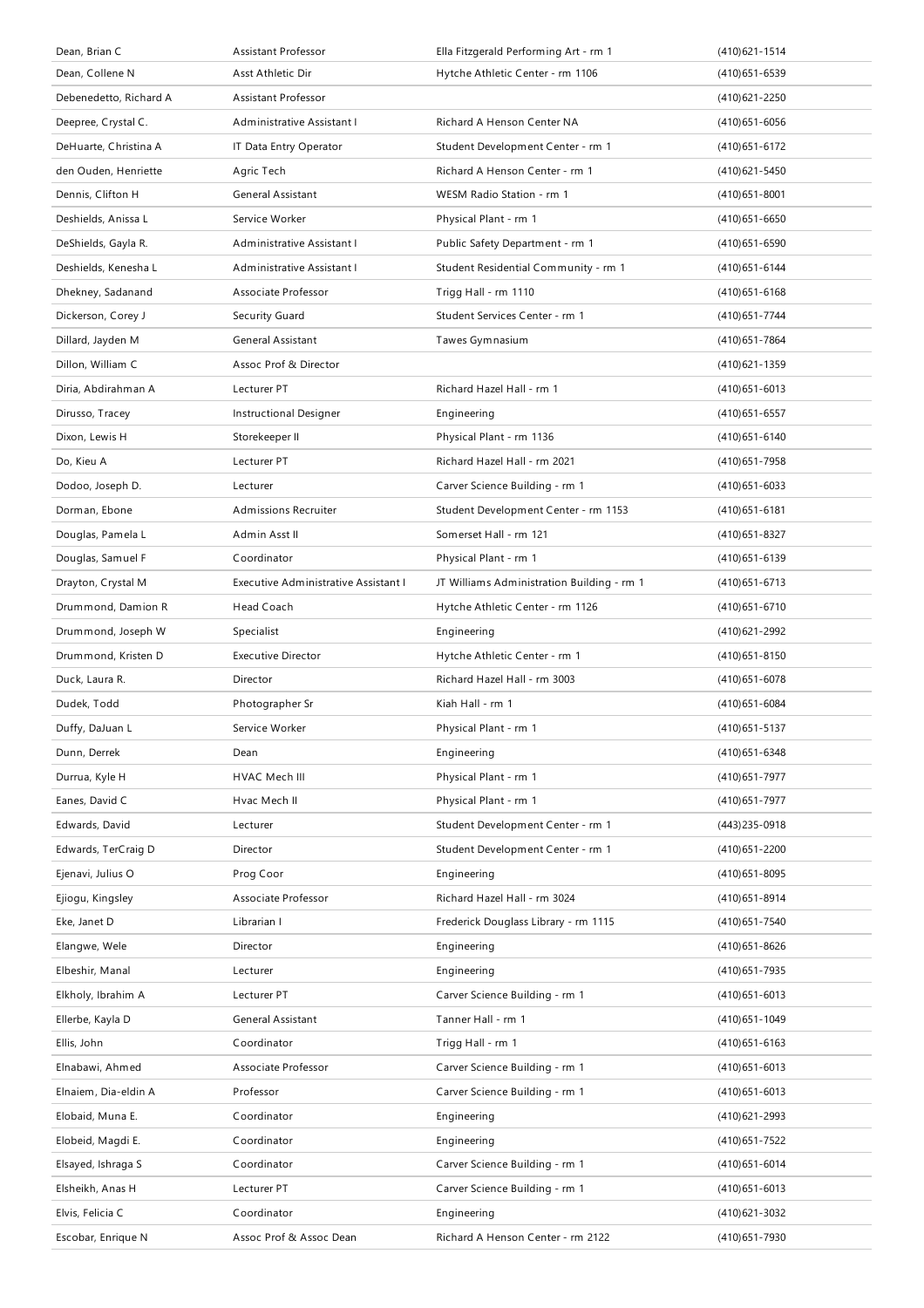| Evans, Kenneth S.          | Housekeeping Chf            | Physical Plant - rm 1                         | (410) 651 - 7929  |
|----------------------------|-----------------------------|-----------------------------------------------|-------------------|
| Evans, Robert S            | Housekeeping Chf            | Physical Plant - rm 1                         | $(410)651 - 6305$ |
| Ewing, Stephen M           | Univ Pol Off III            | Residental Director House                     | (410) 651-6594    |
| Fasanella, Dana R          | Assistant Professor         | Somerset Hall - rm 212                        | (410) 621 - 3085  |
| Fears, Jeffrey V           | Lecturer                    | Carver Science Building - rm 1                | $(410)651 - 6013$ |
| Feldman, Heather           | Asst Coach                  | Hytche Athletic Center - rm 1127              | (410) 651 - 7897  |
| Felix, Alix Y              | Service Worker              | Physical Plant - rm 1                         | $(410)651 - 8062$ |
| Fillis, Ryan M             | Lecturer PT                 | Richard Hazel Hall - rm 1                     | (410) 651 - 8354  |
| Fleming, Genise            | Lecturer                    | Student Development Center - rm 1             | $(410)651 - 6458$ |
| Foland, Michael H          | Agric Tech                  | Crop                                          | $(410)651 - 6166$ |
| Ford, Travis W             | Post Doc Res Assoc          | Tanner Hall - rm 1111                         | (410) 651 - 6479  |
| Foreman, Dorothy M         | IT Data Entry Operator      | Student Development Center - rm 1120          | (410) 651 - 7476  |
| Forristal, Linda J         | Associate Professor         | Richard A Henson Center - rm 2100             | $(410)651 - 6567$ |
| Fosque, Betty A            | Human Res Assoc II          | Bird Hall - rm 1105                           | $(410)651 - 6403$ |
| Fosque, Veronica M         | Administrative Assistant I  | Center for Food Science Technology - rm 1     | $(410)651 - 6168$ |
| Fotouhi, Kenny M           | Professor                   | Engineering                                   | $(410)651 - 8598$ |
| Foust, Gretchen E          | Associate Professor         | Richard Hazel Hall - rm 2011                  | (410) 621 - 2253  |
| Fox, James T               | Lecturer PT                 | Richard Hazel Hall - rm 1                     | $(410)651 - 8368$ |
| Frejuste, Aser             | General Assistant           | Student Development Center - rm 2240          | (410) 651 - 6458  |
| Gaile, Louise D            | Director                    | Student Services Center - rm 2175             | $(410)651 - 7850$ |
| Gale, Nicole L             | Director                    | Student Development Center - rm 2240          | $(410)651 - 6458$ |
| Gallowayholmes, Kimberly   | Visiting Lecturer           | Wilson Hall - rm 1                            | $(410)651 - 2200$ |
| Garkins, Kenneth H         | General Assistant           | Tawes Gymnasium                               | (410) 651 - 7864  |
| Gary, Desiree D            | Office Assistant            | Student Development Center - rm 1120          | (410) 651 - 7874  |
| Gary, Tywoine E            | Service Worker              | Physical Plant - rm 1                         | $(410)651 - 6649$ |
|                            |                             |                                               |                   |
| Gaston, Renee Y.           | Nurse                       | <b>Student Apartments Office</b>              | $(410)651 - 6597$ |
| Geis, Christopher J        | Lecturer PT                 | Engineering                                   | $(410)651 - 8317$ |
| Gere, Bryan O              | <b>Assistant Professor</b>  | Richard Hazel Hall - rm 1109                  | (410) 651-6379    |
| Gevers, Donovan M          | General Assistant           | Tawes Gymnasium                               | (410) 651 - 7864  |
| Gibbs, Antwan A            | Service Worker              | Hytche Athletic Center - rm 1                 | (410) 621 - 3311  |
| Gill, Cynthia H.           | Associate Professor         | Richard Hazel Hall - rm 2078                  | $(410)651 - 6358$ |
| Gill, Melvin C             | Lecturer PT                 | Thomas                                        | $(410)651 - 6465$ |
| Gladding, Denitta          | Act Asst Dir                | Student Development Center - rm 1147          | $(410)651 - 6410$ |
| Gladwell, Timothy D        | Associate Dean              | Somerset Hall - rm 124                        | (410) 651-8097    |
| Glovier, James M           | Coordinator                 | Ella Fitzgerald Performing Art - rm 1103      | $(410)651 - 6556$ |
| Gong, Tao                  | Associate Professor         | Spaulding Hall - rm 1110                      | (410) 621 - 1473  |
| Gordon, Elissa             | Administrative Assistant I  | Center for International Educa - rm 1         | $(410)651 - 8385$ |
| Gordy, John                | MT Maint Mechanic           | Physics Welding Shop - rm 1                   | (410) 621 - 2274  |
| Goslee, Patricia A         | Associate Professor         | Richard Hazel Hall - rm 2013                  | (410) 651 - 6195  |
| Graham, Lorna P            | Coordinator                 | Carver Science Building - rm 1                | $(410)651 - 6040$ |
| Granados, Omar R           | Roofer                      | Physical Plant - rm 1                         | (410) 651 - 2274  |
| Grant, Sharone V.          | Director                    | Lida Brown Hall - rm 101                      | $(410)651 - 6597$ |
| Green, Melissa M.          | Lecturer                    | Wilson Hall - rm 1                            | (410) 651-6286    |
| Greene, Kevin L            | Univ Pol Off IV             | Public Safety Department - rm 1               | (410) 651 - 6594  |
| Groff, Kelly R             | Lecturer PT                 | Richard A Henson Center - rm 1                | $(410)651 - 6563$ |
| Gross, Preston V           | Academic Program Specialist | Engineering                                   | $(410)651 - 6507$ |
| Guerrero De La Cruz, Julia | Exec Adm Asst II            | JT Williams Administration Building - rm 2107 | (410) 651-6102    |
| Gupta, Archana             | Lecturer                    | Wilson Hall - rm 1                            | (410) 651-6552    |
| Guthrie, Traci L           | Prog Mgmt Spec              | Richard Hazel Hall - rm 1068                  | (410) 651 - 8452  |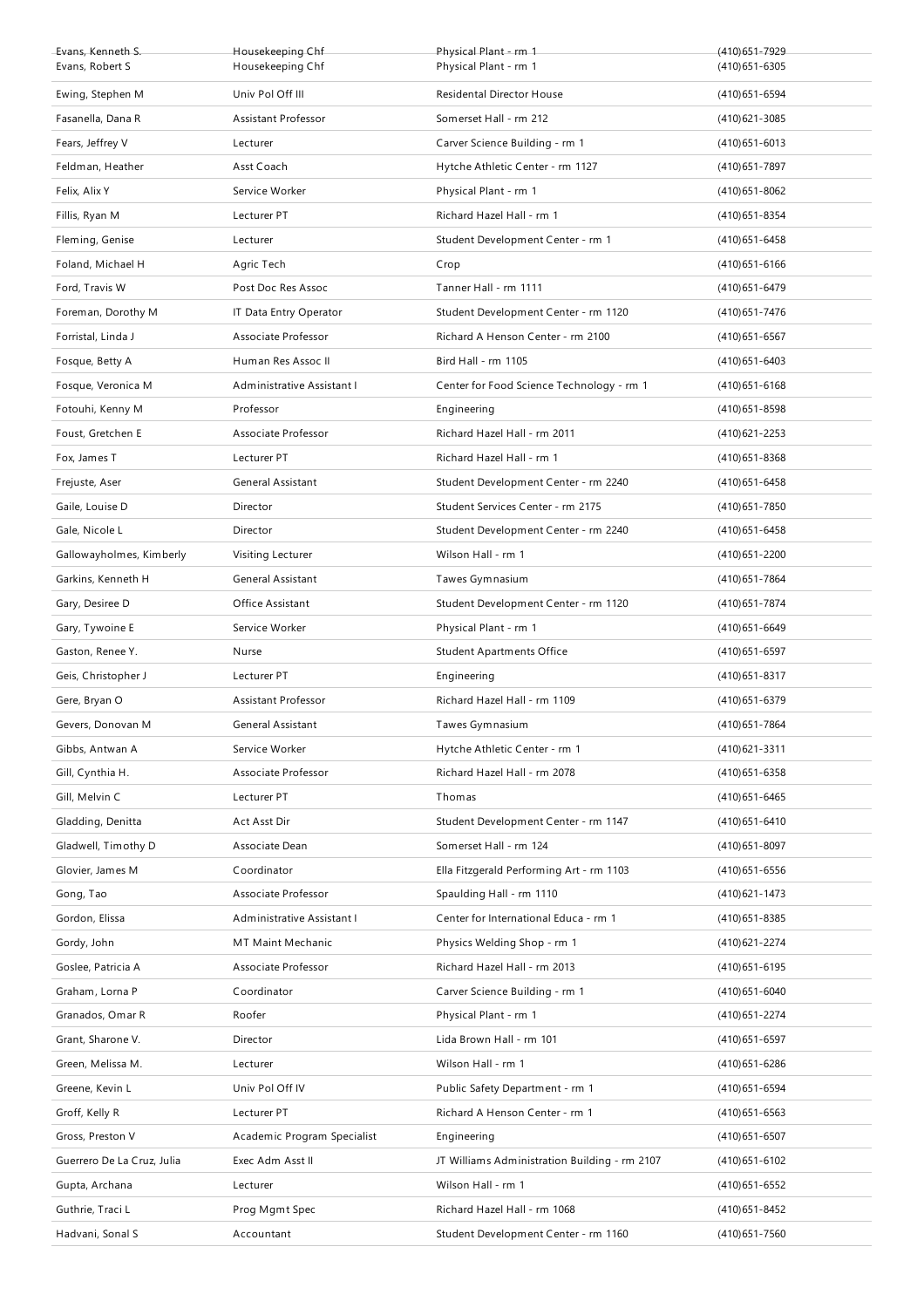| Hagan, Charles<br>Hagenratergooding, Amy B | Lecturer PT<br>Associate Professor | Thomas<br>Engineering                         | (410) 727-4808<br>$(410)651 - 6351$ |
|--------------------------------------------|------------------------------------|-----------------------------------------------|-------------------------------------|
|                                            |                                    |                                               |                                     |
| Hairston, Gertrude J                       | Dir Personnel                      | Bird Hall - rm 2107                           | (410) 651-6404                      |
| Hale, Marques C                            | Postal Serv Proc                   | Student Services Center - rm 1                | (410) 651 - 6439                    |
| Hall, Michael                              | Director                           | Tawes Gymnasium                               | $(410)651 - 7665$                   |
| Hall, Sylvester L                          | MT MIt Td Chf I                    | Student Residential Community - rm 1          | $(410)651 - 6157$                   |
| Hall, Todd A                               | IT Telecom Spec                    | Waters Hall - rm 2104                         | (410) 651 - 7108                    |
| Hallowell, Stephanie M                     | Trainee                            | Student Development Center - rm 1             | $(410)651 - 6215$                   |
| Halpern, Jesse J                           | Assistant Professor                | Thomas                                        | $(410)651 - 6491$                   |
| Hamid, Elsawi M                            | Lecturer PT                        | Engineering                                   | (410) 651 - 6422                    |
| Hamza, Adil A                              | Lecturer PT                        | Frederick Douglass Library - rm 0116          | $(410)651 - 8343$                   |
| Handy, Doreshia                            | Service Worker                     | Physical Plant - rm 1                         | $(410)651 - 6650$                   |
| Handy, Rykeema S                           | Service Worker                     | Physical Plant - rm 1                         | $(410)651 - 6650$                   |
| Hankerson, Alijah                          | General Assistant                  | Student Development Center - rm 2240          | $(410)651 - 6458$                   |
| Hankerson, Amara L                         | General Assistant                  | Student Development Center - rm 2240          | $(410)651 - 6458$                   |
| Hankerson-Barkley, Jalayna M               | General Assistant                  | Student Development Center - rm 2240          | $(410)651 - 6458$                   |
| Harbour, Dutch                             | Grounds Supv                       | Physical Plant - rm 1                         | $(410)651 - 6650$                   |
| Hardy, Michel A.                           | Library Serv Spec                  | Frederick Douglass Library - rm 1             | $(410)651 - 6154$                   |
| Harmon, Armajeanne                         | Coordinator                        | JT Williams Administration Building - rm 1103 | (410) 621 - 2272                    |
| Harmon, Evon L                             | Service Worker                     | Physical Plant - rm 1                         | $(410)651 - 8062$                   |
| Harmon, Joan D                             | Library Serv Spec                  | Frederick Douglass Library - rm 0116          | $(410)651 - 6610$                   |
| Harmon, Karen R.                           | Accountant                         | Student Services Center - rm 2152             | (410) 621 - 2999                    |
| Harmon, Kevin                              | Storekeeper II                     | Physical Plant - rm 1                         | $(410)651 - 6659$                   |
| Harmon, Mary E                             | Asst Mgr                           | Physical Plant - rm 1124                      | $(410)651 - 6627$                   |
| Harmon, Pridgett M.                        | Fincl Aid Couns                    | Student Development Center - rm 1106          | (410) 651 - 7938                    |
| Harrington, Christopher J                  | Assoc Prof & Chair                 | Thomas                                        | $(410)651 - 6490$                   |
| Harris, Chanda E                           | Prog Mgmt Spec                     | Richard Hazel Hall - rm 3055                  | (410) 651-6072                      |
|                                            | Hvac Mech II                       | Physical Plant - rm 1                         | $(410)651 - 6650$                   |
| Harris, Fred E                             |                                    |                                               |                                     |
| Harris, Lakeisha L                         | Associate Vice President           | Richard Hazel Hall - rm 1062                  | $(410)651 - 6080$                   |
| Harrison, Phillip                          | Admissions Recruiter               | Student Development Center - rm 1152          | (410) 651-8410                      |
| Hart, Ramona C                             | Coordinator                        | Student Development Center - rm 1             | (410) 651 - 2200                    |
| Hartle, Bradley                            | Agent Associate                    |                                               | (410) 749-6141                      |
| Hartman, Chris                             | Prog Coor                          | Engineering                                   | $(410)651 - 8317$                   |
| Hartnett, Cheryl A                         | Lecturer PT                        | Wilson Hall - rm 1                            | $(410)651 - 6552$                   |
| Harvey, Ricky D                            | Security Guard                     | Residental Director House                     | $(410)651 - 6590$                   |
| Hasan, Khaled                              | Associate Professor                |                                               | (410) 651-6720                      |
| Hashem, Fawzy M                            | Associate Professor                | Trigg Hall - rm 1                             | (410) 651-6629                      |
| Hatch Pokhrel, Lauren L                    | Lecturer PT                        | Wilson Hall - rm 1                            | (410) 651 - 2200                    |
| Hawkins, Steven C                          | Service Worker                     | Physical Plant - rm 1                         | $(410)651 - 6650$                   |
| Haymaker, Ronald M                         | Agric Tech                         | Farm Training Shop - rm 1                     | $(410)651 - 2200$                   |
| Hayward, Earvine M                         | Auto Serv Mech                     | Physical Plant - rm 1                         | $(410)651 - 6677$                   |
| Hayward, Zelma E                           | Administrative Assistant I         | Richard Hazel Hall - rm 3040                  | (410) 621 - 3360                    |
| Haywardstarkey, Franzella M                | Lecturer PT                        | Richard Hazel Hall - rm 1                     | (410) 621 - 3360                    |
| Hearne, Jennifer L                         | Professor                          | Carver Science Building - rm 1108             | (410) 651 - 7945                    |
| Heath, Virginia C                          | Administrative Assistant I         | Engineering                                   | (410) 651-6365                      |
| Henry, Robert A                            | Lecturer PT                        | Temporary Classroom                           | (410) 651 - 7584                    |
| Henry, Xavier                              | Lecturer                           | Tanner Hall - rm 1                            | (410) 651-6365                      |
| Hernandez, Elvin A                         | Assistant Professor                | Richard Hazel Hall - rm 2021                  | (410) 651 - 7958                    |
| Hickman, DeAnna L                          | Coordinator                        | Richard Hazel Hall - rm 2086                  | (410) 651-6334                      |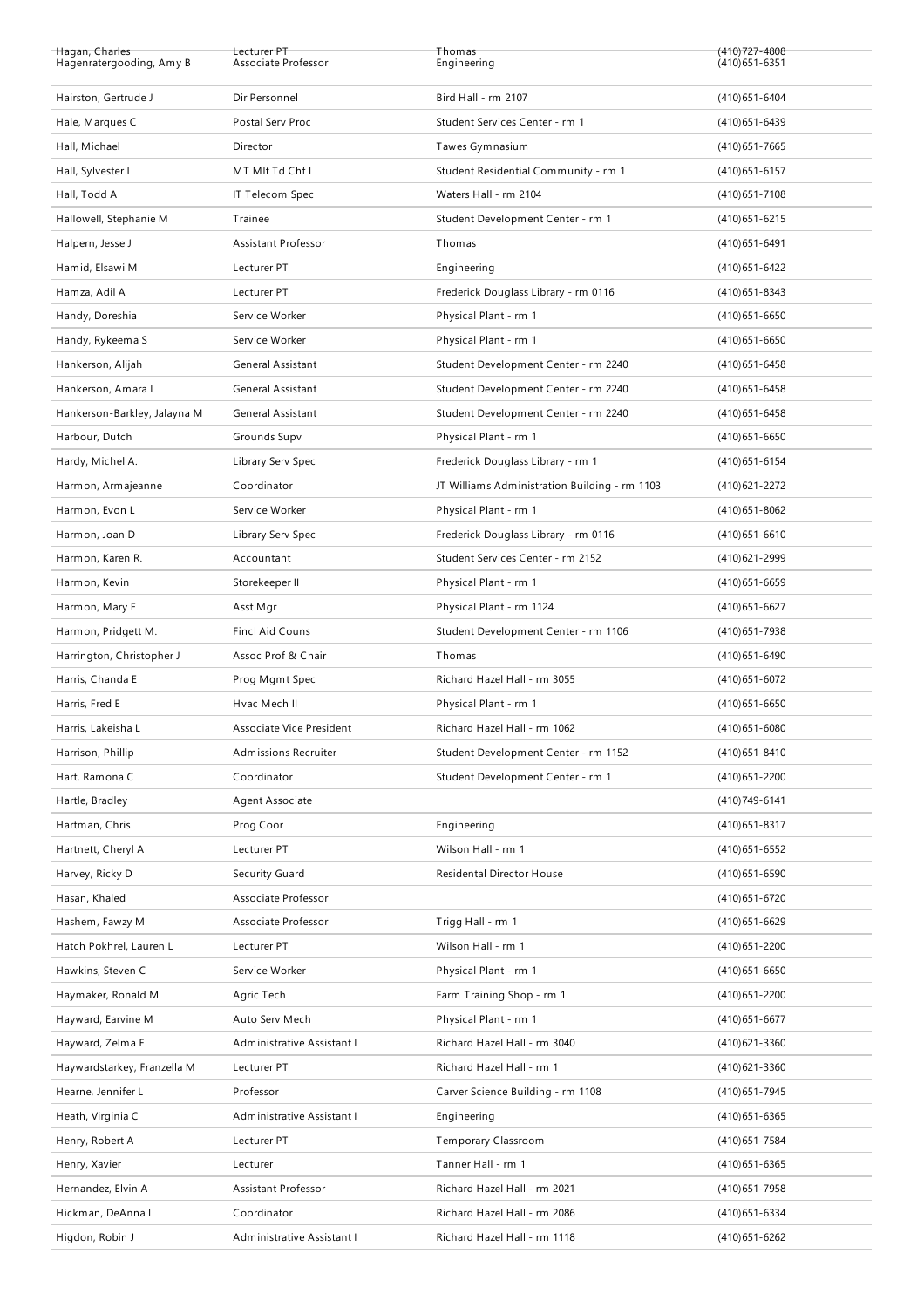| Hilligoss, Raymond A<br>Hillman, James H | Lecturer PT<br>IT Programmer II      | Richard A Henson Center - rm 1<br>Waters Hall - rm 2102 | $(410)651 - 6567$<br>$(410)651 - 8333$ |
|------------------------------------------|--------------------------------------|---------------------------------------------------------|----------------------------------------|
| Himes, Larry A                           | Administrator                        | Waters Hall - rm 2100                                   | $(410)651 - 8917$                      |
| Hinman, Shannon L                        | Lecturer PT                          | Wilson Hall - rm 1                                      | $(410)651 - 6552$                      |
| Hinmon, Jabrea M                         | Administrative Assistant I           | Tawes Gymnasium                                         | (410) 651 - 7665                       |
| Hitch, James T                           | Groundskeeper                        | Physical Plant - rm 1                                   | $(410)651 - 6650$                      |
| Holden, Barbara                          | Service Worker                       | Physical Plant - rm 1                                   | (410) 651-8062                         |
| Holden, Tony                             | Agric Tech Lead                      | Farm Machinery Building - rm 1                          | $(410)651 - 6646$                      |
| Holden-hall, Andranette                  | Lecturer PT                          | Richard Hazel Hall - rm 2130                            | $(410)651 - 6195$                      |
| Hollamon, Brian E                        | Head Coach                           | Hytche Athletic Center - rm 1                           | (410) 651 - 7864                       |
| Hollerbach, Marianne                     | Administrative Assistant I           |                                                         | (410) 727-4808                         |
| Holley, Kyra L                           | Coordinator                          | Student Development Center - rm 2111                    | $(410)651 - 7660$                      |
| Holt, Susan M1                           | Lecturer & Director                  | Thomas                                                  | (410) 651 - 7770                       |
| Hood, Mert E                             | <b>Assistant Director</b>            | Student Services Center - rm 1                          | $(410)621 - 3054$                      |
| Hoskins, Betty J.                        | Counselor                            | Student Services Center - rm 2158                       | (410) 651-6450                         |
| Hosmane, Mala                            | Assistant Professor                  | Richard Hazel Hall - rm 1                               | (410) 651 - 2200                       |
| Howard, Clay                             |                                      | Farm Training Shop - rm 1                               |                                        |
| Howard, Logan C                          | Agric Tech<br>Service Worker         | Physical Plant - rm 1                                   | $(410)651 - 2200$                      |
| Howard, Michele L                        | Administrative Assistant I           | Thomas                                                  | $(410)651 - 6650$                      |
|                                          |                                      |                                                         | (410) 651-6487                         |
| Hoy, Eugene C                            | Painter<br>Prof & Chair              | Physical Plant - rm 1138<br>Somerset Hall - rm 111      | (410) 651 - 2274                       |
| Hsia, Victor                             |                                      |                                                         | $(410)651 - 8491$                      |
| Huddleston, Christjon J                  | Director<br>Associate Professor      | <b>Student Apartments Office</b>                        | $(410)651 - 6597$                      |
| Hudson, Bradley P                        |                                      | Thomas                                                  | (410) 651 - 8379                       |
| Hugee, Larita L                          | <b>Acting Director</b>               | ORL Staff Housing - rm 1                                | $(410)651 - 6144$                      |
| Hunter, Aarmoni J                        | General Assistant                    | Student Development Center - rm 2240                    | $(410)651 - 6458$                      |
| Hura, Gurdeep S                          | Professor                            | Engineering                                             | (410) 651 - 6426                       |
| Hwang, Sungjae                           | Assistant Professor                  | Hytche Athletic Center - rm 1124                        | (410) 651 - 6493                       |
| Ibrahim, Mamoun Y                        | Manager                              | Engineering                                             | (443) 365-6894                         |
| Ishaque, Ali B                           | Professor                            | Carver Science Building - rm 3111                       | $(410)651 - 6050$                      |
| Isom, Darryl D                           | Director                             | Student Development Center - rm 1140                    | $(410)651 - 6411$                      |
| Jackson, August                          | Service Worker                       | Physical Plant - rm 1                                   | $(410)651 - 6650$                      |
| Jackson, Crystal L                       | Security Guard                       | Residental Director House                               | $(410)651 - 6590$                      |
| Jackson, Henry                           | Agric Tech Lead                      | Physical Plant - rm 1149                                | (443) 754-7073                         |
| Jackson, Jawanda                         | Executive Administrative Assistant I | Richard Hazel Hall - rm 2051                            | $(410)651 - 6083$                      |
| Jackson, Kaliyah A                       | General Assistant                    | Student Development Center - rm 2240                    | $(410)651 - 6458$                      |
| Jackson, Kevin M                         | Manager                              | Waters Hall - rm 1                                      | $(410)651 - 6517$                      |
| Jackson-Ayotunde, Patrice L              | Associate Professor                  | Somerset Hall - rm 208                                  | (410) 621 - 3044                       |
| Jacob, John                              | Associate Professor                  | Richard Hazel Hall - rm 1                               | (410) 651 - 7817                       |
| James, Dale A                            | Driver                               | Residental Director House                               | (410) 651-6595                         |
| James, Katherine                         | Lecturer PT                          | Richard Hazel Hall - rm 2084                            | $(410)651 - 6356$                      |
| Janzen, Mary K                           | General Assistant                    | Tanner Hall - rm 1                                      | (410) 651 - 1049                       |
| Jayne, Susan B                           | Ext Prog Asst                        | Crop                                                    | (410) 651-6212                         |
| Jeffress, Christina L                    | Service Worker                       | Physical Plant - rm 1                                   | $(410)651 - 6650$                      |
| Jenkins, Latoya                          | <b>VP Student Affairs</b>            | Student Services Center - rm 1                          | (410) 651 - 7838                       |
| Jin, Yuanwei                             | Prof & Chair                         | Engineering                                             | (410) 621 - 3410                       |
| Johnson, Andrea J                        | Lecturer                             | Temporary Classroom                                     | (410) 651 - 2200                       |
| Johnson, Daijah                          | Academic Program Specialist          | Student Development Center - rm 1                       | (410) 651-6457                         |
| Johnson, David A                         | Asst Coach                           | Tawes Gymnasium                                         | (410) 651 - 7864                       |
| Johnson, Dennis                          | Elect High Volt                      | Physical Plant - rm 1                                   | $(410)651 - 8699$                      |
| Johnson, Etahe                           | Assoc                                | Thomas                                                  | $(410)651 - 6131$                      |
| Johnson, Francine D.                     | Storekeeper I                        | Physical Plant - rm 1                                   | $(410)651 - 6650$                      |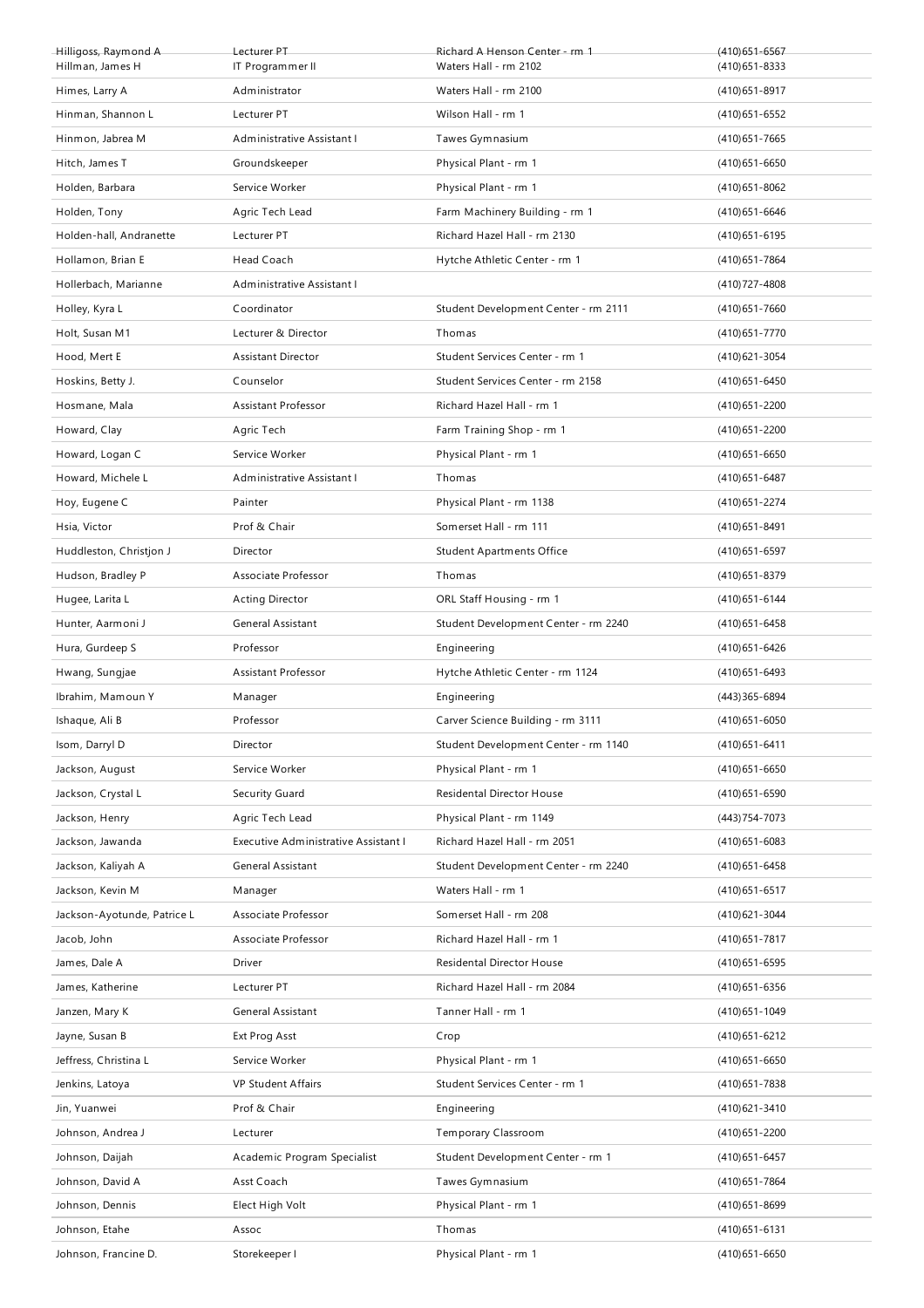| Johnson, Horace R         | Service Worker                       | Physical Plant - rm 1                         | (410) 845 - 3515  |
|---------------------------|--------------------------------------|-----------------------------------------------|-------------------|
| Johnson, Jamila           | Coordinator                          | Student Development Center - rm 2200          | (410) 651 - 7972  |
| Johnson, Kayla C          | IT Programmer II                     | Waters Hall - rm 2102                         | $(410)651 - 6692$ |
| Johnson, Linda R.         | Professor                            | Carver Science Building - rm 3101             | (410) 651-6036    |
| Johnson, Malkia L         | Director                             | Student Development Center - rm 2260          | (410) 651 - 6449  |
| Johnson, Robert A.        | Associate Professor                  | Engineering                                   | (410) 651 - 7740  |
| Johnson, Si'Jae I         | <b>General Assistant</b>             | Student Development Center - rm 2240          | (410) 651 - 6458  |
| Johnson, Tywan A          | Service Worker                       | Physical Plant - rm 1                         | $(410)651 - 6650$ |
| Jones, Bonita J           | Lecturer PT                          | Richard Hazel Hall - rm 1                     | (410) 651 - 2200  |
| Jones, Bonita M.          | Library Serv Spec                    | Frederick Douglass Library - rm 1             | $(410)651 - 6621$ |
| Jones, Evelyn R           | Lecturer                             | Richard Hazel Hall - rm 2008                  | $(410)651 - 6219$ |
| Jones, Jan K              | Service Worker                       | Physical Plant - rm 1                         | $(410)651 - 6650$ |
| Jones, Jarrel D           | IT Programmer II                     | Waters Hall - rm 2102                         | (410) 651 - 6352  |
| Jones, Marian E           | Security Guard                       | Public Safety Department - rm 1               | (410) 651-6595    |
| Jones, Markeisha          | Administrative Assistant I           |                                               | $(410)651 - 6413$ |
| Jones, Michael V          | MT MIt Trd Sv I                      | Physical Plant - rm 1                         | (410) 651 - 6293  |
| Jones, Pareica            | Service Worker                       | Physical Plant - rm 1                         | $(410)651 - 6650$ |
| Jones, Shamel M           | General Assistant                    | Student Development Center - rm 2240          | (410) 651 - 6458  |
| Jones, Tiara M            | Accountant                           | Student Development Center - rm 1160          | (410) 651 - 7742  |
| Jones-Bailey, Patricia A. | Executive Administrative Assistant I | Engineering                                   | $(410)651 - 6067$ |
| Jordan, John T            | Physician                            | Somerset Hall - rm 106                        | $(410)651 - 8097$ |
| Jump, Jeannie             | Administrative Assistant I           | Richard Hazel Hall - rm 1                     | (410) 651 - 8622  |
| Justice, Edward L         | Faculty/Staff/Administrator          | Waters Hall - rm 1                            | (410) 651 - 6816  |
| Justis, Alvin M           | Library Serv Supv                    | Frederick Douglass Library - rm 1             | (410) 651 - 7691  |
| Kaba, Kassim              | Asst Coach                           | Hytche Athletic Center - rm 1                 | (410) 651 - 7814  |
| Kadhi, Tau                | Professor                            | JT Williams Administration Building - rm 3101 | (410)651-3553     |
| Kairo, Moses              | Dean                                 | Richard Hazel Hall - rm 3055                  | (410) 651 - 3999  |
| Karara, Adel H            | Professor                            | Somerset Hall - rm 209                        | $(410)651 - 6186$ |
| Karki, Lila 1             | <b>Assistant Professor</b>           | Richard A Henson Center - rm 2141             | $(410)651 - 6693$ |
| Kasella, Timothy C        | <b>General Assistant</b>             | Public Safety Department - rm 1               | $(410)651 - 6680$ |
| Katiraie, Farajollah      | Lecturer PT                          | Thomas                                        | $(410)651 - 6465$ |
| Kazlova, Sviatlana        | Lecturer PT                          | Richard Hazel Hall - rm 1                     | (410) 651 - 2200  |
| Keane-Dawes, Jennifer M   | Professor                            | Engineering                                   | (410) 621 - 2975  |
| Kellam, Monquera          | Service Worker                       | Physical Plant - rm 1                         | $(410)651 - 6650$ |
| Kelley, Lawanda L         | Security Guard                       | Residental Director House                     | $(410)651 - 6590$ |
| Kelly, Carlos F           | Director                             | Public Safety Department - rm 1               | (410) 651 - 6594  |
| Kelly, Joseph             | General Assistant                    | Tawes Gymnasium                               | (410) 651 - 7864  |
| Kendall, Steven W         | Sta Eng 1st Gd                       | Physical Plant - rm 1                         | $(410)651 - 6650$ |
| Keniston, Leslie P        | Associate Professor                  | Richard Hazel Hall - rm 1                     | (410) 651-6357    |
| Kenney, John R1           | Locksmith Elect                      | Physical Plant - rm 1                         | $(410)651 - 6683$ |
| Kenny, John               | MT Maint Mechanic                    | Student Residential Community - rm 1          | $(410)651 - 6157$ |
| Kessie, Alexander B       | Prog Coor                            | Tanner Hall - rm 1121                         | (410) 651-6520    |
| Khan, Muhammad H          | Assoc                                | Richard A Henson Center - rm 2135             | (410) 651 - 8330  |
| Kharel, Madan K           | Associate Professor                  | Somerset Hall - rm 214                        | (410) 621 - 2230  |
| Khatabi, Behnam           | Associate Professor                  | Center for Food Science Technology - rm 1104  | (410) 621 - 3374  |
| Kilian, Lisa              |                                      | Richard Hazel Hall - rm 1                     | (410) 651 - 2200  |
|                           | Lecturer PT                          |                                               |                   |
| King, Justin T1           | Counselor                            | Student Development Center - rm 1             | (410) 651 - 2200  |
| Kinsey, Karen             | Account Clerk III                    | Student Development Center - rm 1             | $(410)651 - 6099$ |
| Kirongo, Solomon K        | Agric Tech                           | Student Services Center - rm 1                | (410) 651-6675    |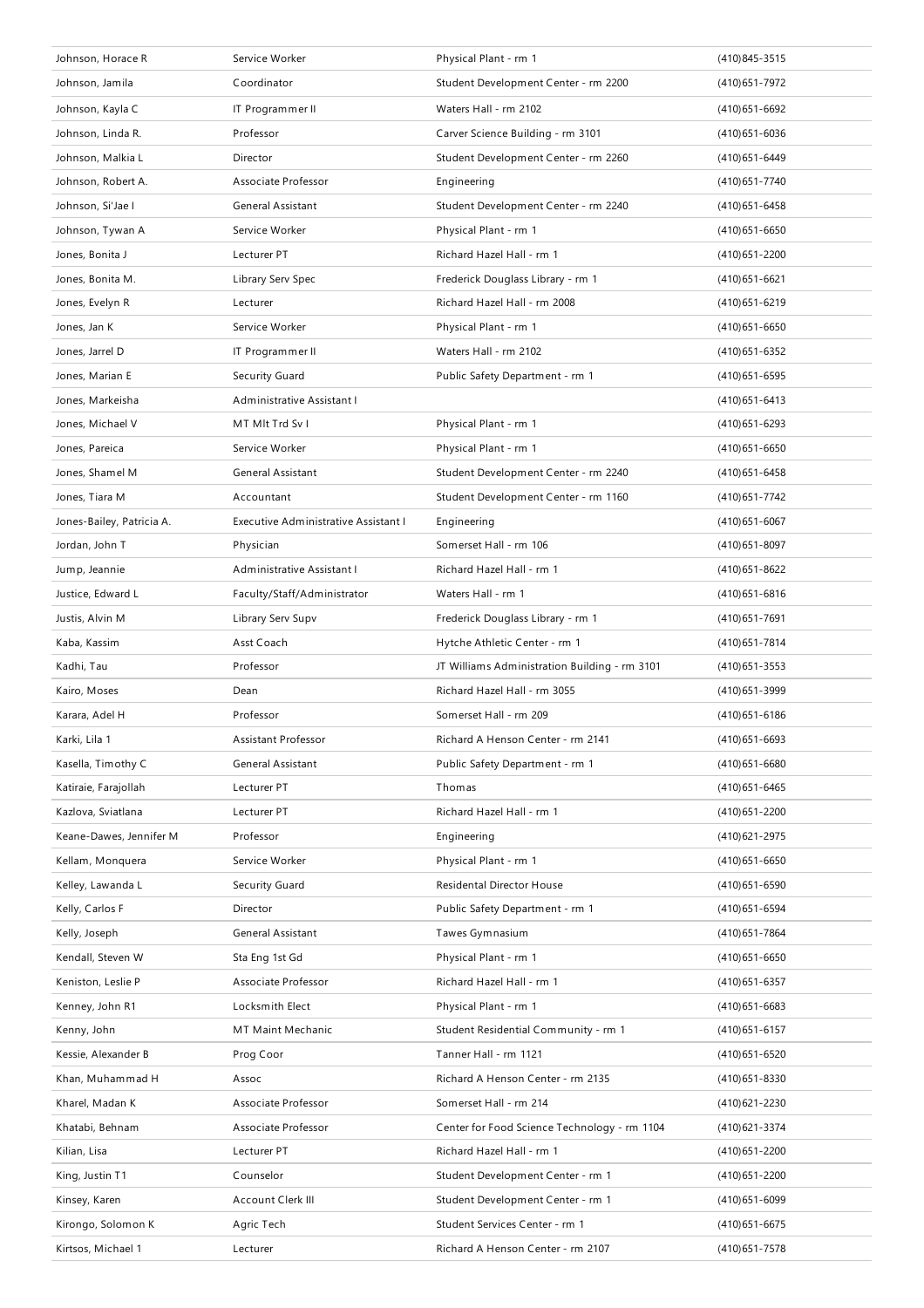| Klima, Dennis W           | Professor                  | Kiah Hall - rm 1103                           | $(410)651 - 6360$ |
|---------------------------|----------------------------|-----------------------------------------------|-------------------|
| Kohl, Russell W           | Associate Professor        | Engineering                                   | $(410)651 - 6418$ |
| Kowalski, Shannon B       | Account Clerk III          | Student Development Center - rm 1160          | $(410)651 - 6093$ |
| Krieg, Kayle M            | Administrative Assistant I | Carver Science Building - rm 1                | (410) 651 - 2200  |
| Krize, Catherine M        | Administrative Assistant I | Richard Hazel Hall - rm 2088                  | (410) 651 - 2200  |
| Kroon, David              | Lecturer PT                | Bannekar Building - rm 1                      | $(410)651 - 6458$ |
| Kundell, Terry            | Professor                  | Wilson Hall - rm 1108                         | (410) 621 - 3071  |
| Kusha, Hamid              | Assistant Professor        | Richard A Henson Center - rm 1106             | $(410)651 - 2200$ |
| Laforest. Debra J         | <b>IT Support Asst</b>     | Wilson Hall - rm 2108                         | (410) 651 - 7595  |
| Lake, Nikita D            | Stat Data Asst             | JT Williams Administration Building - rm 3104 | (410) 651 - 7530  |
| Lane, Michael E           | Director                   | Richard Hazel Hall - rm 2055                  | $(410)651 - 6023$ |
| Lang, Lynn                | Director                   | Somerset Hall - rm 112                        | $(410)621 - 2060$ |
| Lankford-Purnell, Kutresa | Lecturer                   | Richard Hazel Hall - rm 1112                  | (410) 651 - 8424  |
| Larrea, Edgar             | Assistant Professor        | Wilson Hall - rm 2102                         | $(410)651 - 6203$ |
| Layshock, Mary E          | Assistant Professor        | Richard Hazel Hall - rm 2081                  | (410) 651 - 6521  |
| Lee, Kyung J              | Professor                  | Engineering                                   | (410) 621 - 3078  |
| Lee, Nammy K              | Prof & Director            | Engineering                                   | $(410)651 - 6348$ |
| Lee, Peter A              | Director                   | Student Services Center - rm 1                | (410) 651 - 7920  |
| Leng, Inna                | Lecturer PT                | Kiah Hall - rm 1                              | (410) 651 - 7596  |
| Lewis, Leon C             | Tech Coor                  | Engineering                                   | (410) 651 - 6204  |
| Li, Deging                | Associate Professor        | Kiah Hall - rm 2103                           | (410) 651 - 7872  |
| Li, Xuefeng               | Research Specialist        | Carver Science Building - rm 1                | $(410)651 - 2200$ |
| Lilley, Danny M           | Service Worker             | Student Services Center - rm 1                | $(410)651 - 6153$ |
| Lin, Wei-ting             | Lecturer PT                | Wilson Hall - rm 1                            | $(410)651 - 6200$ |
| Linderkamp, Edwin H       | Coordinator                | JT Williams Administration Building - rm 2    | (410) 651-8570    |
| Linton, Dionna S          | Instructor                 | Wilson Hall - rm 1                            | (410) 651-6553    |
| Little, Dana L            | Assistant Professor        | Engineering                                   | $(410)651 - 8006$ |
| Liu, Catherine C          | Lecturer PT                | Crop                                          | $(410)651 - 6636$ |
| Livingston, Danena R.     | Acting Director            | Student Development Center - rm 1103          | (410) 651 - 7923  |
| Logan, Candice            | Prg Admin Spec             | Richard Hazel Hall - rm 1062                  | (410) 621 - 3032  |
| Long, Donna M             | Associate Professor        | Early Childhood CFDC                          | $(410)651 - 7666$ |
| Lopez, Robert A           | Director                   | Waters Hall - rm 1                            | (410) 651 - 8324  |
| Loveland, Thomas          | Coordinator                |                                               | (410) 727-4808    |
| Lucente, Jocelyn M        | General Assistant          | Tanner Hall - rm 1                            | (410) 651 - 1049  |
| Lunnermon, Stacy M        | Housekeeper                | Physical Plant - rm 1                         | $(410)651 - 8061$ |
| Lyerly, Adrienne C        | Administrative Assistant I | Engineering                                   | (410) 651 - 6422  |
| Machinski, Kimberly J     | Administrative Assistant I | Hytche Athletic Center - rm 1120              | (410) 651 - 8141  |
| Maddox, Elton J           | Mov & Stor Spec            | Student Services Center - rm 1                | (410) 651-8037    |
| Maddox, Latonia Y.        | <b>Accounting Assoc</b>    | Student Services Center - rm 1                | (410) 651-6398    |
| Maginnis, Dale A          | Admin Asst II              | Thomas                                        | (410) 651 - 6465  |
| Maldonado, Emanuel        | IT Support Specialist      | Waters Hall - rm 2104                         | (410) 651 - 7900  |
| Malik, Malik B.           | Associate Professor        | Engineering                                   | (410) 651-6421    |
| Malone, Michelle          | Bursar                     | Student Development Center - rm 1160          | (410) 651 - 7920  |
| Mapp, Patricia A          | Administrative Assistant I | Bird Hall - rm 1109                           | $(410)651 - 6400$ |
| Mara, Khadija             | Lecturer PT                | Lida Brown Hall - rm 1                        | (410) 651-6385    |
| Marcelin, Isaac           | Associate Professor        | Engineering                                   | (410) 651 - 7884  |
| Marcus, Michael L         | General Assistant          | Engineering                                   | (410) 651 - 2200  |
| Marsh, Lurline E          | Professor                  | Crop                                          | (410) 651 - 7731  |
| Marshall, Cheryl M        | Pay Proc Assoc             | Bird Hall - rm 1108                           | (410) 651 - 7650  |
| Martin, Alexandra G       | Coordinator                | Early Childhood - rm 1140                     | (410) 651 - 7999  |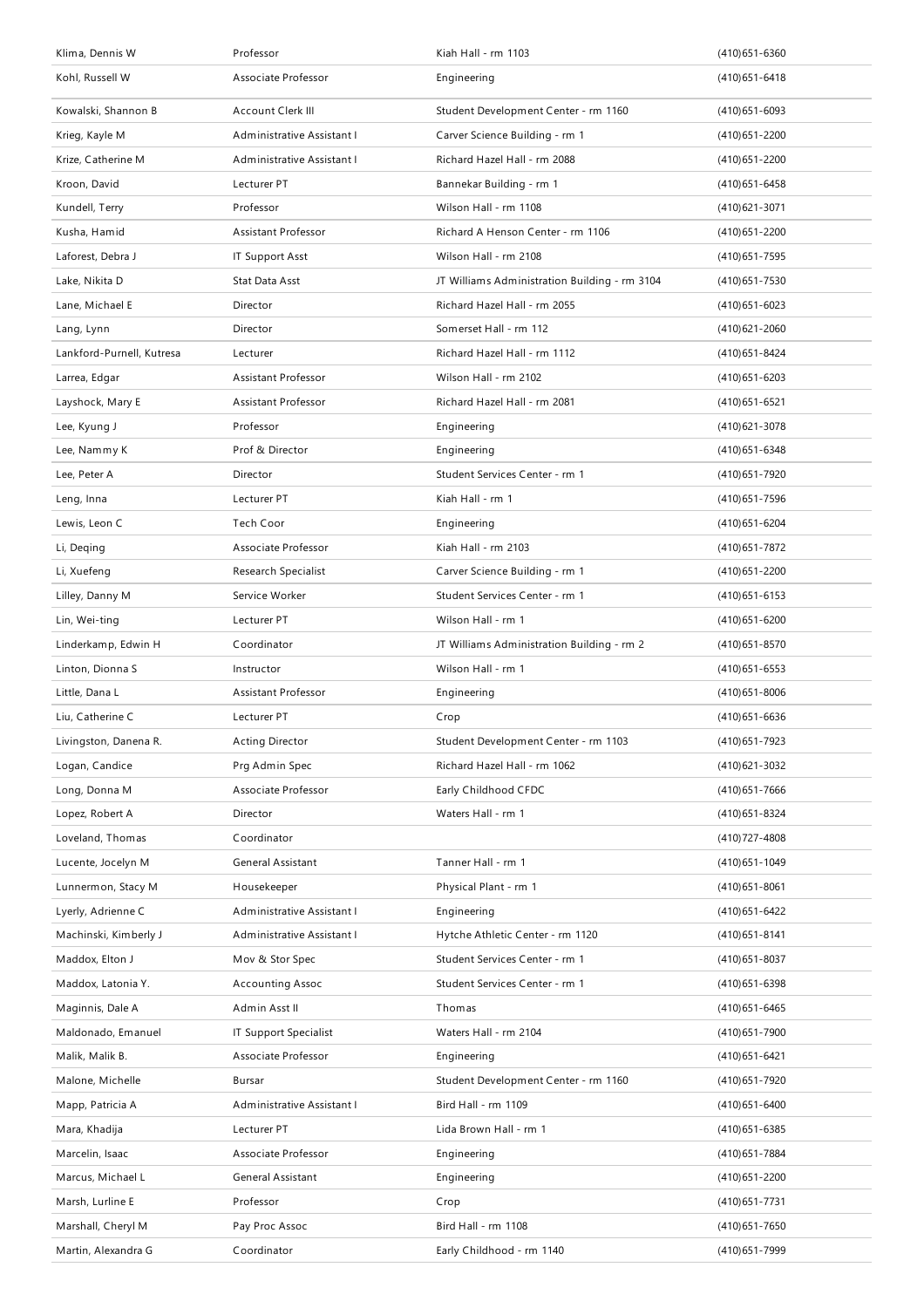| Martin, Miguel                               | Professor                                     | Somerset Hall - rm 226                                                 | $(410)651 - 6526$                     |
|----------------------------------------------|-----------------------------------------------|------------------------------------------------------------------------|---------------------------------------|
| Masenior, Nicole F                           | Lecturer PT                                   | Richard Hazel Hall - rm 1008                                           | (410) 651 - 2200                      |
| Mathias, James N                             | Director                                      | JT Williams Administration Building - rm 2104                          | (410) 651 - 3362                      |
| Matin, Payam H                               | Professor                                     | Engineering                                                            | $(410)621 - 3020$                     |
| Matthews, Relford M Sr.                      | <b>MT Maint Mechanic</b>                      | Physical Plant - rm 1                                                  | $(410)651 - 6157$                     |
| Maxie, Keon M                                | Security Guard                                | Public Safety Department - rm 1                                        | $(410)651 - 6595$                     |
| Maxie-Hill, Nakia L                          | Executive Administrative Assistant I          | Student Services Center - rm 2169                                      | $(410)651 - 6687$                     |
| Maxwell, Tiffany S                           | Asst Prof & Chair                             | Richard Hazel Hall - rm 1034                                           | (410) 651 - 8932                      |
| May, Eric B.                                 | Professor                                     | Carver Science Building NA                                             | $(410)651 - 6023$                     |
| Mcallister, Stephanie J                      | Assistant Professor                           | Richard Hazel Hall - rm 1                                              | (410) 651 - 2200                      |
| Mcbride, Sherrell T                          | Executive Administrative Assistant I          | JT Williams Administration Building - rm 1106                          | (410) 651 - 6229                      |
| Mcclendon, Gwendolyn N                       | Security Guard                                | Residental Director House                                              | $(410)651 - 6595$                     |
| Mccray, Tristin M                            | General Assistant                             | Tawes Gymnasium                                                        | (410) 651 - 7864                      |
| Mcintosh, Joshua L                           | Univ Pol Off IV                               | <b>Residental Director House</b>                                       | (410) 651 - 6594                      |
| McIntosh, Wacola                             | IT Support Specialist                         | Waters Hall - rm 1116                                                  | $(410)651 - 6119$                     |
| McNair, Dana S                               | Prog Asst                                     | Trigg Hall - rm 1                                                      | (410) 651-6624                        |
| Meeker, James                                | <b>Assistant Professor</b>                    | Richard Hazel Hall - rm 1                                              | (410) 621 - 3361                      |
| Mei, Lanju                                   | Assistant Professor                           | Engineering                                                            | $(410)651 - 6813$                     |
| Mendez, Brianna N                            | Security Guard                                | Physical Plant - rm 1                                                  | $(410)651 - 6153$                     |
| Meredith, Joan E                             | Lab Res Tech                                  |                                                                        | (410) 621 - 3389                      |
| Michaud, Matthew J                           | Lecturer PT                                   | Thomas                                                                 | (410) 651 - 2200                      |
| Miles, Carolyn L                             | Administrative Assistant I                    |                                                                        | $(410)651 - 6301$                     |
| Miles, Vera                                  | <b>Fincl Aid Couns</b>                        | Student Development Center - rm 1101                                   | (410) 651 - 6172                      |
| Millburn, Kevin R                            | Service Worker                                | Physical Plant - rm 1                                                  | $(410)651 - 6659$                     |
|                                              |                                               |                                                                        | (410) 651 - 8350                      |
| Miller, Michael T                            | Trainee                                       | Richard Hazel Hall - rm 1068                                           |                                       |
| Milligan, Ola R                              | Housekeeping Supv II                          | Physical Plant - rm 1                                                  | $(410)651 - 8061$                     |
| Mills, Robert                                | <b>HVAC Chief</b>                             | Student Services Center - rm 2317                                      | (410) 651 - 7977                      |
| Min, Byungrok                                | Associate Professor                           | Center for Food Science Technology - rm 2113                           | (410) 651 - 7736                      |
| Mingo, Dennis M                              | Service Worker                                | Physical Plant - rm 1                                                  | $(410)651 - 6650$                     |
| Mitchell, Bryant C.                          | Associate Professor                           | Engineering                                                            | (410) 651-6524                        |
| Mitra, Madhumi                               | Professor                                     | Richard Hazel Hall - rm 3062                                           | $(410)651 - 6049$                     |
| Mock, Robert C                               | Chief of Staff                                | JT Williams Administration Building - rm 2107                          | $(410)651 - 6101$                     |
| Mohamed, Salih A                             | Lecturer PT                                   | Student Development Center - rm 1                                      | (410) 651 - 6420                      |
| Mohamed, Sawsan A                            | Lecturer PT                                   | Carver Science Building - rm 1                                         | $(410)651 - 6013$                     |
| Molavi, Jeffrey                              | Prof & Acting Chair                           | Thomas                                                                 | (410) 651 - 6465                      |
| Moore, Mackenzie M                           | Prog Spec                                     | Engineering                                                            | (410) 651 - 8317                      |
| Morales, Andres G                            | Asst Research Professor                       | Paul Sarbanes Center - rm 108                                          | (410) 629-1094                        |
| Morris, Gabrielle L                          | Ext Prog Asst                                 | Crop                                                                   | (410) 651 - 6212                      |
| Morrison, Eddy                               | Lecturer PT                                   | Richard Hazel Hall - rm 1                                              | (410) 651 - 6262                      |
| Morton, Casey L                              | Asst Coach BB                                 | Hytche Athletic Center - rm 1                                          | (410) 651 - 7856                      |
|                                              |                                               | Richard Hazel Hall - rm 3013                                           | $(410)651 - 6580$                     |
| Mosley, Thomas S.                            | Faculty/Staff/Administrator<br>Service Worker |                                                                        |                                       |
| Mottatorres, Olga L                          | Lecturer                                      | Student Services Center - rm 1<br>Richard Hazel Hall - rm 1            | $(410)651 - 6675$<br>(410) 651 - 2200 |
| Mouaffoteumo, Hyppolite<br>Mowen, Jeremiah L | Assoc                                         | Richard A Henson Center - rm 1                                         | (410) 651 - 2200                      |
| Murph, Tosha M                               |                                               |                                                                        |                                       |
| Murphy, Lisa B                               | Asst Registrar<br>Agent Associate             | Student Development Center - rm 1<br>Richard A Henson Center - rm 2122 | (410) 651 - 6414<br>(410) 632 - 1972  |
| Nagchaudhuri, Abhijit                        | Professor                                     | Engineering                                                            | (410) 651 - 6479                      |
| Namwamba, Grace                              | Prof & Chair                                  | Richard A Henson Center - rm 2105                                      | $(410)651 - 6055$                     |
| Nan, Anjan                                   | Associate Professor                           | Somerset Hall - rm 213                                                 | (410) 651 - 8190                      |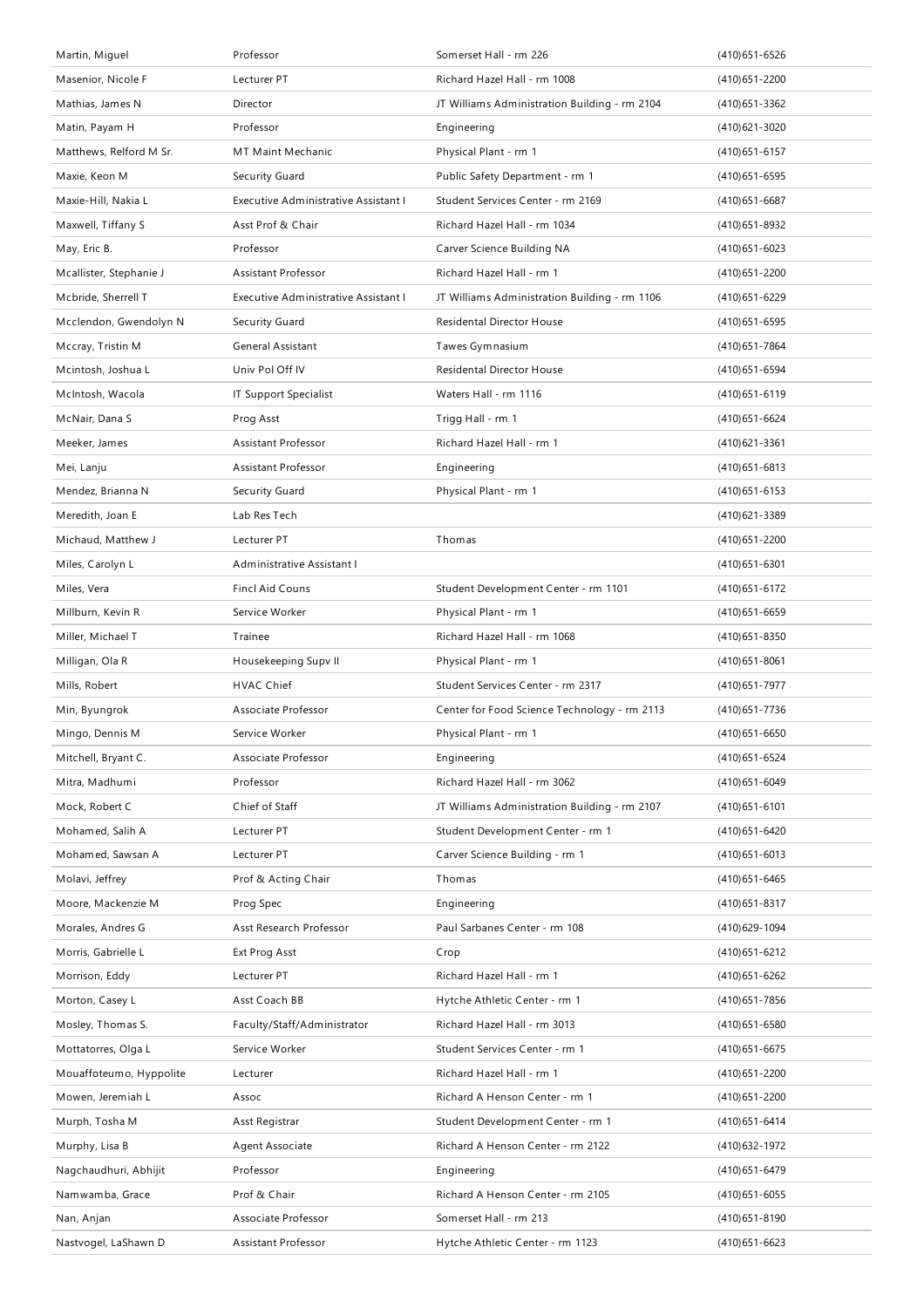| Nativio, Patricia A                   | <b>Head Train</b>                                | Hytche Athletic Center - rm 1138                               | $(410)651 - 6510$                  |
|---------------------------------------|--------------------------------------------------|----------------------------------------------------------------|------------------------------------|
| Naveenkumar, Fnu                      | Assistant Professor                              | Trigg Hall - rm 1121                                           | $(410)651 - 3650$                  |
| Neal, Crystal M                       | Office Clerk II                                  | Student Development Center - rm 2220                           | (410) 651 - 7940                   |
| Neal-Horsey, Sharon                   | Coordinator                                      |                                                                | (410) 621 - 2292                   |
| Nelson, Beatrice A.                   | Lecturer                                         | Hytche Athletic Center - rm 1135                               | (410) 651 - 7763                   |
| Newby, Jaye                           | Lecturer PT                                      | Richard Hazel Hall - rm 1                                      | $(410)651 - 6301$                  |
| Ngere, Bethany C                      | Lecturer PT                                      | Carver Science Building - rm 1                                 | $(410)651 - 6051$                  |
| Nicholson, Ahmad G                    | Coordinator                                      | Hytche Athletic Center - rm 1                                  | (410) 651-6496                     |
| Nimmons, Ciera e                      | Asst Mgr                                         | Richard A Henson Center - rm 1                                 | $(410)651 - 8100$                  |
| Nindo, Caleb I                        | Associate Professor                              | Center for Food Science Technology - rm 1104                   | (410) 651 - 7963                   |
| Norris, Joann E                       | Administrative Assistant I                       | Thomas                                                         | $(410)651 - 6465$                  |
| Norwood, Arlisha                      | Assistant Professor                              | Richard Hazel Hall - rm 1                                      | $(410)651 - 2200$                  |
| Nugent, Michael A                     | Coordinator                                      | Richard Hazel Hall - rm 2032                                   | (410) 651 - 8362                   |
| Nwaeze, Diamond C                     | Assoc                                            | Richard A Henson Center - rm 1                                 | (410) 651-6206                     |
| Nyame, Anthony K                      | Coordinator                                      | Carver Science Building - rm 1                                 | $(410)651 - 6013$                  |
| Odell, Kevin M                        | Manager                                          | Richard A Henson Center - rm 1                                 | $(410)651 - 8100$                  |
| Odendhal, Justin M                    | <b>Office Assistant</b>                          | Hytche Athletic Center - rm 1                                  | (410) 651 - 6496                   |
| Odom, Angela                          | Housekeeper Lead                                 | Student Development Center - rm 1                              | $(410)651 - 6144$                  |
| Ojie-Ahamiojie, George                | Associate Professor                              | Richard A Henson Center - rm 2106                              | $(410)651 - 6565$                  |
| Okulate, Mobolaji A                   | Professor                                        | Richard Hazel Hall - rm 3063                                   | $(410)651 - 6145$                  |
| Oleksak, Sarah                        | Lecturer PT                                      | Richard Hazel Hall - rm 1                                      |                                    |
|                                       |                                                  |                                                                | $(410)651 - 6301$                  |
| Onyeozili, Emmanuel C.                | Professor                                        | Richard Hazel Hall - rm 3018                                   | $(410)651 - 6579$                  |
| Orech, Francis O                      | Lecturer PT                                      | Center for Food Science Technology - rm 1104                   | (410) 651 - 2200                   |
| Orr, Thelma M                         | Lecturer PT                                      | Richard Hazel Hall - rm 1                                      | $(410)651 - 6262$                  |
| Oscar, Tom                            | Executive Administrative Assistant I             | Engineering                                                    | $(410)651 - 6067$                  |
|                                       |                                                  |                                                                |                                    |
| Osinaga, Faith O                      | Head Coach                                       | Somerset Hall - rm 1                                           | (410) 651 - 2200                   |
| Osman, Abuobida E                     | Lecturer                                         | Engineering                                                    | $(410)651 - 3680$                  |
| Ospital, Rebecca G                    | Asst Prof & Director                             | Richard Hazel Hall - rm 1                                      | (410) 651-8932                     |
| Outten, Gerald L                      | Service Worker                                   | Public Safety Department - rm 1                                | $(410)651 - 6683$                  |
| Outten, Gerald L.                     | Faculty/Staff/Administrator                      | Physical Plant - rm 1136                                       | $(410)651 - 6140$                  |
| Oyalowo, Marietherese                 | Associate Professor                              |                                                                | $(410)651 - 2200$                  |
| Palmer, Michael D                     | Service Worker                                   | Physical Plant - rm 1                                          | $(410)651 - 8061$                  |
| Palmer, Tysha R                       | Specialist                                       | Engineering                                                    | (410) 651 - 6714                   |
| Parker, Dominic O                     | Faculty/Staff/Administrator                      | Hytche Athletic Center - rm 1                                  | (410) 651 - 6496                   |
| Parks, Carmen                         | Lecturer PT                                      | Wilson Hall - rm 1111                                          | (410) 739-5440                     |
| Parks, Sarah B                        | Service Worker                                   | Student Services Center - rm 1129                              | $(410)651 - 6675$                  |
| Parr, Andrew J                        | Service Worker                                   | Physical Plant - rm 1                                          | $(410)651 - 6650$                  |
| Parsons, Charlett                     | Coordinator                                      | Richard Hazel Hall - rm 1                                      | (410) 651 - 2200                   |
| Parveen, Salina                       | Professor                                        | Center for Food Science Technology - rm 2116                   | (410) 651 - 8339                   |
| Passeri, Catherine H                  | <b>Instructional Designer</b>                    | Engineering                                                    | $(410)651 - 8314$                  |
| Patterson, Eugene H.                  | Auto Serv Mech                                   | Pocomoke Building - rm 1                                       | $(410)651 - 6677$                  |
| Patterson, Michael C                  | Associate Professor                              | Richard Hazel Hall - rm 2006                                   | $(410)621 - 2559$                  |
| Pearce, Dianne                        | Lecturer PT                                      | Wilson Hall - rm 1                                             | (410) 651 - 2200                   |
| Pellinger, Thomas K                   | Associate Professor                              | Richard Hazel Hall - rm 2079                                   |                                    |
|                                       |                                                  |                                                                | (410) 651 - 6359                   |
| Pender, Stephen A                     | General Assistant                                | Student Services Center - rm 2136                              | $(410)651 - 8036$                  |
| Perry, Martin E                       | Administrator                                    | Waters Hall - rm 1                                             | (410) 621 - 3082                   |
| Petersharris, Mosha                   | Assistant Director                               | Richard Hazel Hall - rm 1                                      | (410) 651 - 8452                   |
| Petrin, Roger L                       | Head Coach                                       | Hytche Athletic Center - rm 1                                  | (410) 651 - 2200                   |
| Petrin, Tamara N<br>Phillips, Shawn C | General Assistant<br>Faculty/Staff/Administrator | Hytche Athletic Center - rm 1<br>Hytche Athletic Center - rm 1 | (410) 651 - 2200<br>(410) 651-8471 |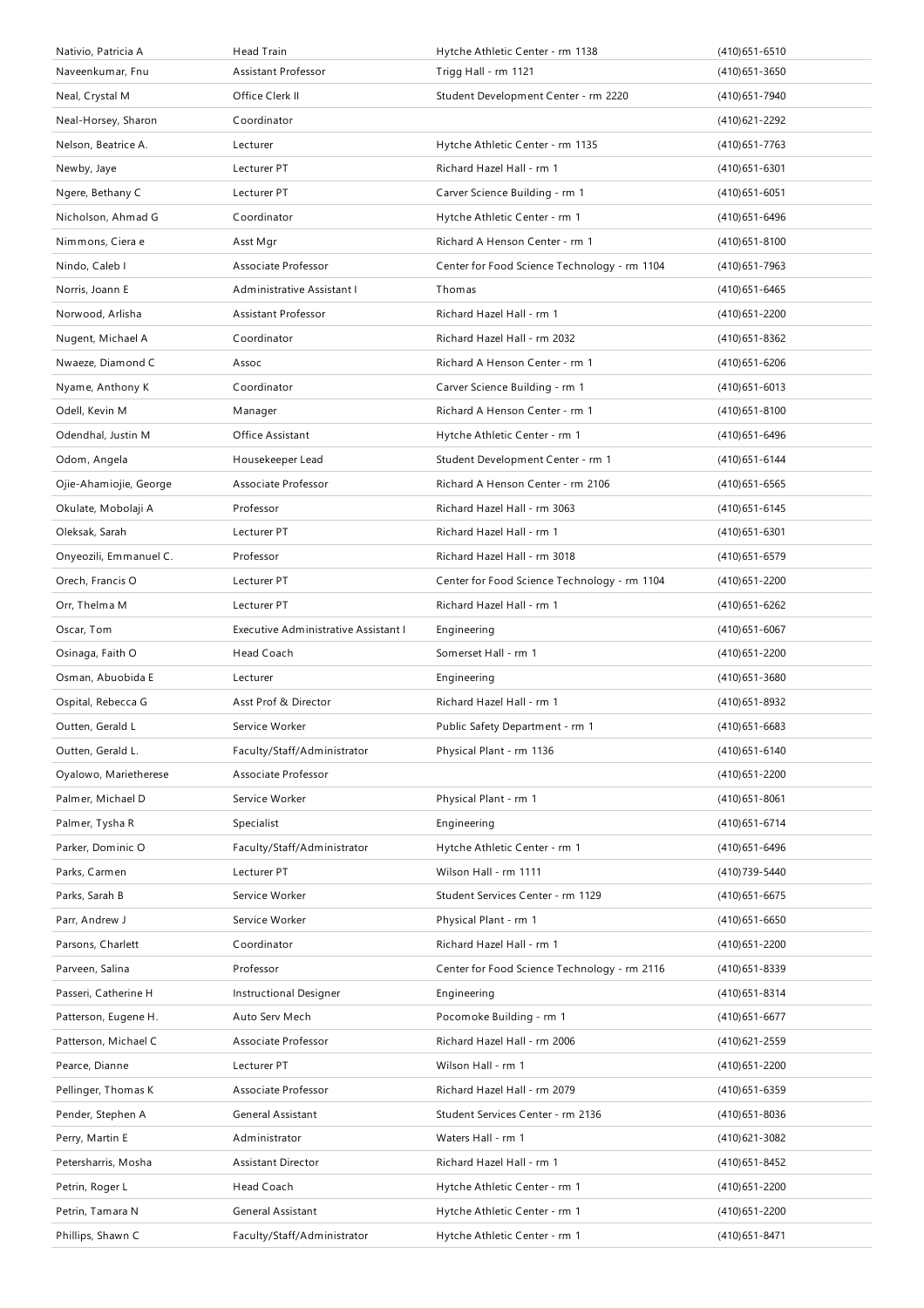| Pierre, Eline<br>Pinder, Donnell F            | Assistant Director<br>Counselor    | Trigg Hall - rm 1122<br>Student Development Center - rm 2264                | $(410)651 - 6548$<br>$(410)651 - 6464$ |
|-----------------------------------------------|------------------------------------|-----------------------------------------------------------------------------|----------------------------------------|
| Pinto, Gabrielle B                            | General Assistant                  | Early Childhood - rm 1                                                      | $(410)651 - 6667$                      |
|                                               |                                    |                                                                             |                                        |
| Pippin, Trisha R                              | Lecturer                           | Temporary Classroom                                                         | $(410)651 - 6458$                      |
| Pitula, Joseph S                              | Director                           | Engineering                                                                 | (410) 621 - 2980                       |
| Polk, Pamela A                                | Administrative Assistant I         | Somerset Hall - rm 107                                                      | (410) 651 - 7782                       |
| PooleSykes, Kimberly J.                       | Prof & Chair                       | Richard Hazel Hall - rm 2023                                                | (410) 651 - 6220                       |
| Popkin, Forrest G                             | Lecturer PT                        | Engineering                                                                 | (410) 651 - 2200                       |
| Potter, Amelia G                              | Lecturer                           | Carver Science Building - rm 2105                                           | $(410)651 - 6044$                      |
| Potter, Monique A.                            | Associate Director                 | Student Services Center - rm 1101                                           | $(410)651 - 6436$                      |
| Powell, Karla N                               | Head Coach                         | Hytche Athletic Center - rm 1                                               | (410) 651 - 2200                       |
| Powell, Robynn L                              | Director                           | Early Childhood - rm 1129                                                   | (410) 651 - 7848                       |
| Price, Angelia L                              | Administrative Assistant I         | Richard A Henson Center - rm 1                                              | $(410)651 - 6563$                      |
| Price, DeAngelo L                             | Lecturer PT                        | Carver Science Building - rm 1                                              | $(410)651 - 6013$                      |
| Price, Donna M                                | Prog Mgmt Spec                     | Richard A Henson Center - rm 2122                                           | (410) 651 - 6206                       |
| Price, Jennifer L                             | IT Com Op                          | Student Development Center - rm 1120                                        | (410) 651-8374                         |
| Prosser, Christopher J                        | Lecturer                           | Kiah Hall - rm 2110                                                         | (410) 621 - 1290                       |
| Pruitt, Carter L                              | <b>MT Maint Mechanic</b>           | Physical Plant - rm 1                                                       | (410) 651 - 7929                       |
| Pruitt, Jane A                                | Lecturer                           | Bannekar Building - rm 1                                                    | $(410)651 - 6458$                      |
| Purnell, Andrea D                             | General Assistant                  | Bird Hall - rm 1                                                            | $(410)651 - 8045$                      |
| Purnell, Lisa C                               | Faculty/Staff/Administrator        | Trigg Hall - rm 1102                                                        | (410) 651 - 7577                       |
| Purnell, Makya D                              | Coordinator                        | Early Childhood - rm 1                                                      | (410) 651 - 7848                       |
| Purnell, Miriam C                             | Assoc Prof & Chair                 | Somerset Hall - rm 109                                                      | (410) 621-3777                         |
| Qadri, Ishtyaq                                | Lecturer PT                        | Richard Hazel Hall - rm 1                                                   | (410) 651-8932                         |
| Queenan, Theresa                              | Director                           | Student Services Center - rm 1                                              | $(410)651 - 6447$                      |
|                                               |                                    |                                                                             |                                        |
| Quinn, Katherine A                            | Assistant Professor                | Richard A Henson Center - rm 1                                              | (410) 651 - 7876                       |
| Rabel, Michael C                              | Assoc Prof & Chair                 | Richard Hazel Hall - rm 2076                                                | $(410)651 - 6310$                      |
| Rahimi, Ezzart M.                             | Professor                          | Richard Hazel Hall - rm 1111                                                | $(410)651 - 6514$                      |
| Raikes, Sidney J                              | Coach                              | Hytche Athletic Center - rm 1                                               | $(410)651 - 2200$                      |
| Rankins, Deshirl E                            | Administrative Assistant I         | Bird Hall - rm 3104                                                         | $(410)651 - 6670$                      |
| Ray, Dionne M                                 | Proj Coor                          | Richard A Henson Center - rm 1                                              | (410) 651 - 6212                       |
| Reader, Jocelyn                               | Assistant Professor                | Somerset Hall - rm 106                                                      | (410) 651 - 3130                       |
| Reagan, Juliana                               | Manager                            | Student Development Center - rm 1                                           | $(410)651 - 8311$                      |
| Reddick, Chenita R.                           | <b>Asst Vice Pres</b>              | JT Williams Administration Building - rm 1105                               | (410) 651-8045                         |
| Reese, Alan C                                 | Lecturer PT                        | Richard Hazel Hall - rm 2023                                                | $(410)651 - 6220$                      |
| Reeves, Talmadge                              | Psychiatrist                       | Student Services Center - rm 1                                              | (410) 651-6449                         |
| Reid, Tina                                    | Lecturer PT                        | Richard Hazel Hall - rm 1                                                   | (410) 651 - 2200                       |
| Richardson, Chelsea N                         | Research Associate                 | Carver Science Building - rm 1                                              | (410) 651 - 7870                       |
| Richardson, Richard S                         | MT MIt Trd Sv I                    | Physical Plant - rm 1                                                       | (410) 621 - 2274                       |
| Richerson, William R                          | Assistant Professor                | Engineering                                                                 | (410) 621 - 3079                       |
| Ridlon, Candice                               | Professor                          | Engineering                                                                 | (410) 651 - 6423                       |
|                                               |                                    |                                                                             |                                        |
| Ritter, Matthew A                             | Service Worker                     | Physical Plant - rm 1                                                       | $(410)651 - 6650$                      |
| Rivera, Cecilia M                             | Associate Director                 | Early Childhood - rm 1141                                                   | (410) 651 - 7975                       |
| Roberson, Larry L<br>Roberts jr, Leon         | Asst Coach<br>General Assistant    | Hytche Athletic Center - rm 1<br>JT Williams Administration Building - rm 1 | (410) 651 - 7814                       |
|                                               |                                    |                                                                             | (410) 651 - 2200                       |
| Roberts, Tahira Y                             | General Assistant                  | Student Development Center - rm 2240                                        | (410) 651-6458                         |
| Robinson, Betty H                             | Lecturer PT                        | Richard Hazel Hall - rm 1                                                   | $(410)651 - 6086$                      |
| Robinson, Deborah L.                          | <b>Assistant Director</b>          | JT Williams Administration Building - rm 1105                               | $(410)651 - 6103$                      |
| Rodriguez, Felipe A<br>Rodriguezweller, Nancy | Lecturer PT<br>Assistant Professor | Engineering<br>Richard Hazel Hall - rm 1042                                 | (410) 651 - 2200<br>(410) 621 - 3086   |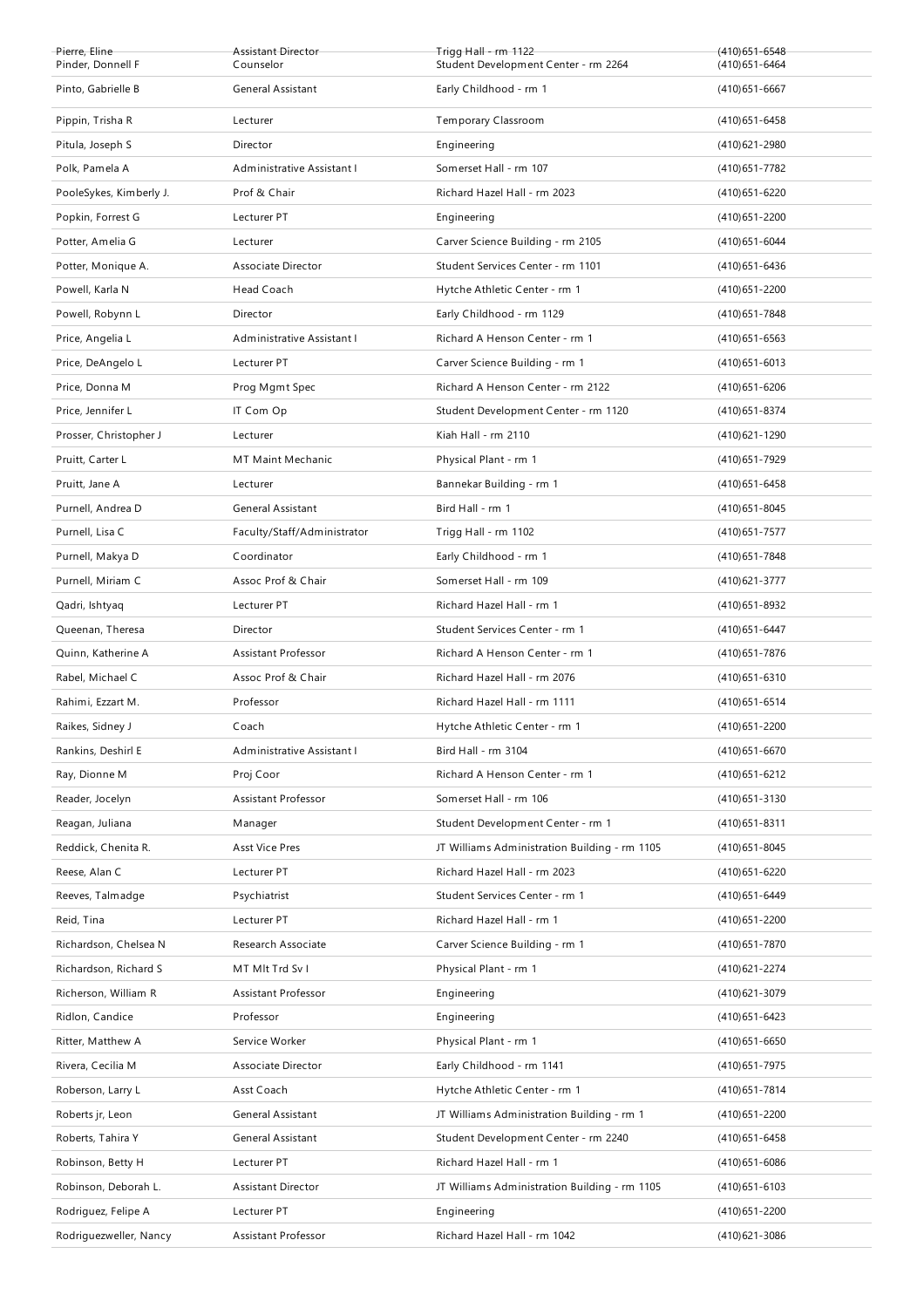| Rogers, Berran L<br>Ruffin-Justis, Aves M | Coordinator<br>Lecturer    | Richard A Henson Center - rm 2122<br>Student Development Center - rm 1 | (410) 621 - 5450<br>$(410)651 - 6458$ |
|-------------------------------------------|----------------------------|------------------------------------------------------------------------|---------------------------------------|
| Russell, Laverne E                        | Lecturer PT                | Richard Hazel Hall - rm 1                                              | $(410)651 - 2200$                     |
| Salamabi, Manal M                         | Lecturer                   | Engineering                                                            | $(410)651 - 7121$                     |
| Salgado, Carlos A.                        | Associate Professor        | Thomas                                                                 | $(410)651 - 6469$                     |
| Salley, Carleton D                        | Lecturer PT                | Richard Hazel Hall - rm 1                                              | $(410)651 - 2200$                     |
| Sampson, Patrica A                        | <b>Assistant Director</b>  | Student Development Center - rm 2240                                   | $(410)651 - 6462$                     |
| Sands, Jake T                             | Specialist                 | Engineering                                                            | (410) 651-8317                        |
| Sanfilippo, Michelle J                    | <b>Assistant Professor</b> | Richard Hazel Hall - rm 2083                                           | $(410)651 - 6709$                     |
| Sankar, Crystal J                         | Exec Admin Asst III        | JT Williams Administration Building - rm 2102                          | (410) 651 - 7685                      |
| Santos, Leslie                            | Coordinator                | Richard Hazel Hall - rm 1115                                           | $(410)651 - 6004$                     |
| Sardaru, Papaiah                          | Post Doc Res Assoc         | Center for Food Science Technology - rm 1                              | (410) 621 - 3374                      |
| Satchell, Justin H                        | <b>General Assistant</b>   | Carver Science Building - rm 1                                         | $(410)651 - 6206$                     |
| Satterlee, Donna J                        | Associate Professor        | Early Childhood - rm 1105                                              | (410) 651 - 7997                      |
| Sauder, Deborah G                         | Professor                  | Richard Hazel Hall - rm 3005                                           | $(410)651 - 6047$                     |
| Saullo, Maricelle C                       | Coordinator                | Kiah Hall - rm 1104                                                    | $(410)651 - 6740$                     |
| Savage, Angela C                          | Lecturer                   | JT Williams Administration Building - rm 1                             | (410) 651 - 7958                      |
| Schaub, Joseph C                          | Specialist                 | JT Williams Administration Building - rm 1                             | $(410)651 - 6557$                     |
| Schmidt, Brian P                          | Administrator              | Waters Hall - rm 1                                                     | $(410)651 - 8590$                     |
| Schoolfield, Angela D                     | Postal Serv Proc           | Residental Director House                                              | $(410)651 - 6590$                     |
| Schoolfield, Gerald L                     | Housekeeper Lead           | Physical Plant - rm 1                                                  | $(410)651 - 6305$                     |
| Schwarz, Jurgen G                         | Prof & Chair               | Trigg Hall - rm 1107                                                   | $(410)651 - 6168$                     |
| Schwarz, Melinda                          | Specialist                 |                                                                        | (410) 430 - 0763                      |
| Seabrook, Barbara J                       | Lecturer PT                | Temporary Classroom                                                    | (410) 651-6793                        |
| Sebaraj, Josephin                         | IT Data Base Admin         | Waters Hall rm - rm 2102                                               | $(410)651 - 6689$                     |
| Selby, Rebecca V.                         | Accountant                 | Richard Hazel Hall - rm 3055                                           | $(410)621 - 3080$                     |
| Seldon, Sean                              | Lecturer PT                | Richard Hazel Hall - rm 3009                                           | $(410)651 - 6086$                     |
| Setchell, Charles A                       | Specialist                 |                                                                        | (202) 712-0281                        |
| Setzer, Kathleen                          | Lecturer PT                | Thomas                                                                 | $(410)651 - 6465$                     |
| Sexton, Margaret A                        | Assistant Director         | Bannekar Building - rm 1112                                            | (410) 621 - 1049                      |
| Shaeffer, Gregory K                       | Assistant Professor        | Somerset Hall - rm 1                                                   | (410) 651 - 2200                      |
| Shah, Devki A                             | General Assistant          | Carver Science Building - rm 1                                         | (443) 736-0898                        |
| Sharma, Dev                               | Associate Professor        | Richard Hazel Hall - rm 2023                                           | (410) 651 - 1958                      |
| Sharma, Dinesh K.                         | Professor                  | Engineering                                                            | $(410)651 - 6528$                     |
| Sharma, Preeti R                          | Visiting Asst Professor    | Carver Science Building - rm 1                                         | $(410)651 - 6013$                     |
| Sharma, Rakesh                            | Lecturer                   | Engineering                                                            | (410) 651-8130                        |
| Shaw, Anugrah                             | Professor                  | Trigg Hall - rm 1112                                                   | $(410)651 - 6064$                     |
| Shawjohnson, Verne                        | Administrative Assistant I | Somerset Hall - rm 107                                                 | (410) 651 - 8496                      |
| Shealey, Harry M                          | General Assistant          | Thomas                                                                 | (410) 651-6467                        |
| Sherman, Anna M                           | Act Asst Dir               | Early Childhood - rm 1                                                 | (410) 651 - 6173                      |
| Sherr, Lana                               | Asst Dean                  |                                                                        | (410) 621 - 2288                      |
| Shockley, Joshua L                        | Cont/Grant Assoc           | Residential Facilities Buildin - rm 1120                               | (410) 651-8993                        |
| Shockley, Theresa D.                      | Administrative Assistant I | Richard Hazel Hall - rm 3032                                           | (410) 651-6578                        |
| Siers, Ron                                | Lecturer PT                | Richard Hazel Hall - rm 1                                              | $(410)651 - 8368$                     |
| Silitonga, Maifan R                       | Associate Professor        | Trigg Hall - rm 0126                                                   | $(410)651 - 6160$                     |
| Simmons, Mark A                           | Professor                  | Somerset Hall - rm 100                                                 | (410) 621 - 2028                      |
| Sinclair, Nathaniel                       | Security Guard             | Public Safety Department - rm 1                                        | (410) 651-6595                        |
| Singleton, Jeurel                         | Lecturer PT                | Carver Science Building - rm 1                                         | $(410)651 - 6051$                     |
| Siyolwe, Lileko B                         | Coordinator                | Student Services Center - rm 1                                         | (410) 651-6434                        |
| Slade, Brenda D                           | Exec Adm Asst II           | Bird Hall - rm 1103                                                    | (410) 651-6487                        |
| Smith, Adarryl                            | Service Worker             | Physical Plant - rm 1                                                  | $(410)651 - 6650$                     |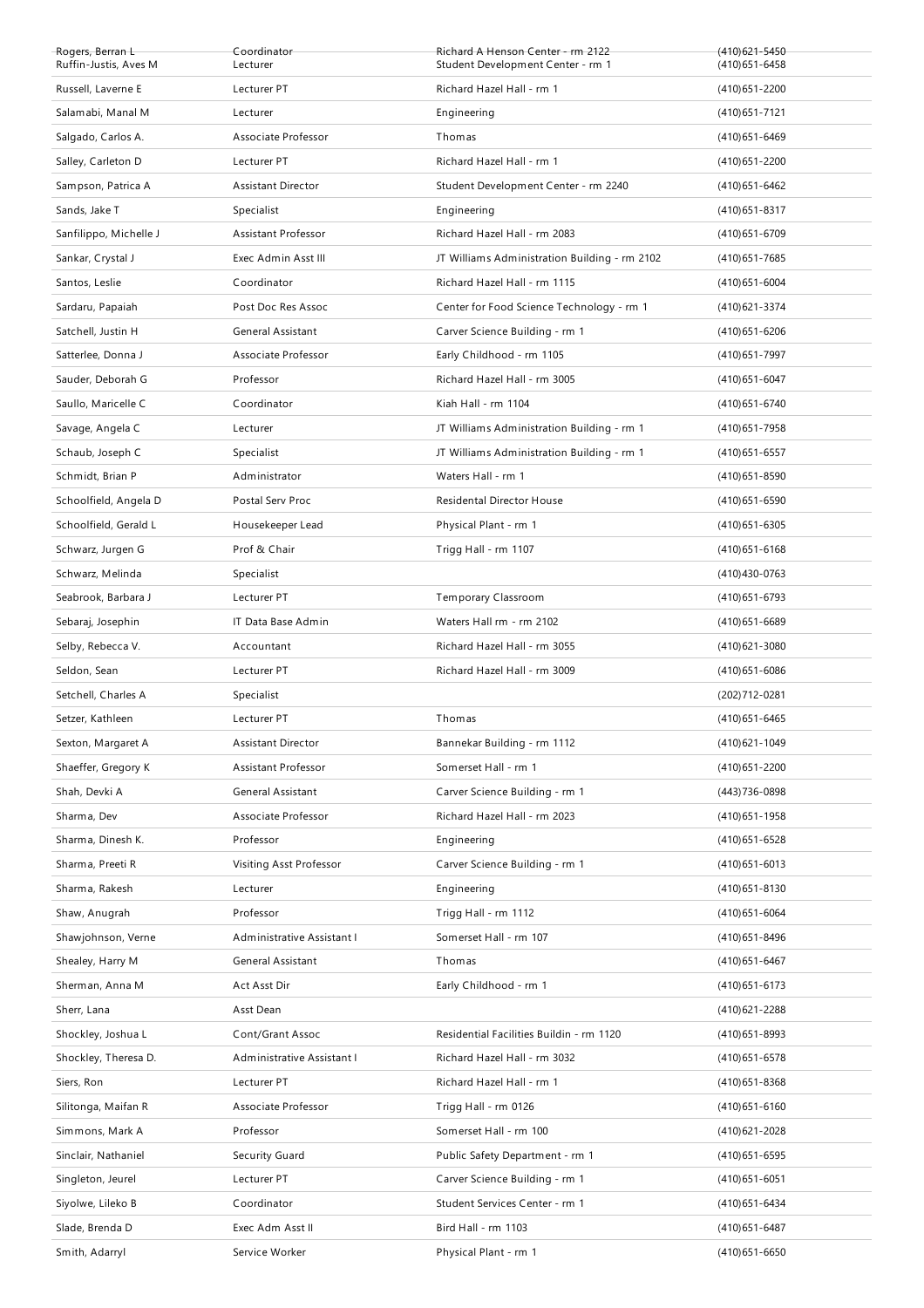| Smith, Brett               | Lab Res Tech               | Crop                                              | $(410)651 - 7506$ |
|----------------------------|----------------------------|---------------------------------------------------|-------------------|
| Smith, Joshua A            | Service Worker             | Physical Plant - rm 1                             | $(410)651 - 6153$ |
| Smith, Khalil J            | Service Worker             | Physical Plant - rm 1                             | $(410)651 - 6649$ |
| Smith, Kiana C             | <b>Fincl Aid Couns</b>     | Student Development Center - rm 1                 | (410) 651 - 6172  |
| Smith, Raymond A1          | General Assistant          | Tawes Gymnasium                                   | (410) 651 - 7864  |
| Snead, Golinda             | Library Serv Spec          | Frederick Douglass Library - rm 1                 | $(410)651 - 6609$ |
| Snead, Lachanda R          | Director                   | Waters Hall - rm 2102                             | (410) 651 - 6384  |
| Sneade, April D            | Lecturer PT                | Kiah Hall - rm 1                                  | (410) 651 - 6422  |
| Snyder, Rhonda M           | Admin Asst II              | JT Williams Administration Building - rm 2116     | $(410)651 - 6381$ |
| Solomon, Peter N           | Director                   | WESM Radio Station - rm 1                         | $(410)651 - 2200$ |
| Sparta, Timothy            | Specialist                 | Richard Hazel Hall - rm 1                         | (410) 651 - 7584  |
| Spence, Ashani I           | General Assistant          | Student Development Center - rm 2240              | $(410)651 - 6458$ |
| Spence, Audrey S           | Ops Prof, Prog Coord - Obs | Early Childhood - rm 1                            | $(410)651 - 6054$ |
| Spencer, Melanie F         | Counselor                  | Richard Hazel Hall - rm 2021                      | (410) 651 - 7958  |
| Spicer, William C          | Carpenter                  | Physical Plant - rm 1                             | $(410)651 - 2200$ |
| Stanfield, Ricky W         | Lecturer PT                | Tanner Hall - rm 1118                             | $(410)651 - 6365$ |
| Starkey, A J               | Lecturer PT                | Kiah Hall - rm 2102                               | (410) 651 - 7596  |
| Stephens, Gail C           | Specialist                 | Kiah Hall - rm 1109                               | $(410)621 - 3850$ |
| Sterling, Ruth Denis       | Work Controller            | <b>Plant Operations</b>                           | (410) 651 - 7725  |
| Stevenson, Brittany A      | Administrative Assistant I | Richard A Henson Center - rm 2051                 | $(410)621 - 3070$ |
| Stevensonjr, Marshall F    | Dean                       | Richard Hazel Hall - rm 2054                      | (410) 651 - 7518  |
| Steward, George L          | Sta Eng 1st Gd             | Energy Plant - rm 1                               | $(410)651 - 6293$ |
| Stokes, Roberta R          | <b>Fincl Aid Couns</b>     | Student Development Center - rm 1110              | (410) 651 - 8140  |
| Stokes, Shakia J           | General Assistant          |                                                   | (410) 651 - 2200  |
| Stotts, Stephanie N        | Associate Professor        | Carver Science Building - rm 1                    | $(410)651 - 6013$ |
| Stover, Jerome             | Lecturer PT                | Center for International Educa - rm 1             | $(410)651 - 6144$ |
| Street, Suzanne            | Specialist                 | Richard Hazel Hall - rm 3044                      | (410) 621 - 3850  |
| Stufft, Derry L            | Associate Professor        | Richard Hazel Hall - rm 2027                      | $(410)651 - 6216$ |
| Sturgis, Jicola R          | Dir Phy Plant              | Physical Plant - rm 1124                          | $(410)651 - 6652$ |
| Sturgis, Terra A           | General Assistant          | Student Development Center - rm 2240              | $(410)651 - 6458$ |
| Sum, Vichet                | Associate Professor        | Engineering                                       | $(410)651 - 6531$ |
| Swain-Gilliard, LaTashia   | Director                   | Bird Hall - rm 3101                               | $(410)651 - 6668$ |
| Sykes, Gail A              | Administrative Assistant I | Crop                                              | (410) 651 - 6625  |
| Symonette, Samantha L      | General Assistant          | Tanner Hall - rm 1                                | $(410)651 - 1049$ |
| Talley, Tselate            | Coordinator                | Student Development Center - rm 2200              | $(410)651 - 7659$ |
| Talley, William B          | Assoc Prof & Chair         | Richard Hazel Hall - rm 1113                      | $(410)651 - 6261$ |
| Taylor, Andrea H           | Coordinator                | Student Development Center - rm 2208              | $(410)651 - 7510$ |
| Taylor, Christy L          | Lecturer PT                | Ella Fitzgerald Performing Art - rm 1             | (410) 651-6490    |
| Taylor, Matthew A          | General Counsel            | JT Williams Administration Building Ste - rm 2102 | (410) 651 - 7685  |
| Tejada, Fred R             | Associate Professor        | Somerset Hall - rm 303                            | (410) 621 - 2123  |
| Terrell, De'Nitra L        | IT Prog Analyst            | Waters Hall - rm 2104                             | (410) 651 - 7979  |
| Terrell, Michael J         | General Assistant          | Student Development Center - rm 2240              | (410) 651 - 6458  |
| Terrell, Sharone L.        | Coordinator                | Student Development Center - rm 2240              | (410) 651 - 7772  |
| Terrell-Nelson, Desiree' L | General Assistant          | Student Development Center - rm 2240              | $(410)651 - 6458$ |
| Thomas, Tyler C            | Agric Tech                 | Maes Poultry Office Lab - rm 1                    | (410) 651 - 2200  |
| Thomas-Banks, Leesa P      | Asst Prof & Chair          | Engineering                                       | (410) 651 - 7591  |
| Thompson, Courtney         | Director                   | Student Residential Community - rm 1              | $(410)651 - 6144$ |
| Thompson, Renee S          | General Assistant          | Tanner Hall - rm 1                                | $(410)651 - 1049$ |
| Tilghman, Destiny B        | Security Guard             | Public Safety Department - rm 1                   | (410) 651-6590    |
| Tilghman, Ida M            | Administrative Assistant I | Carver Science Building none                      | (410) 651 - 7870  |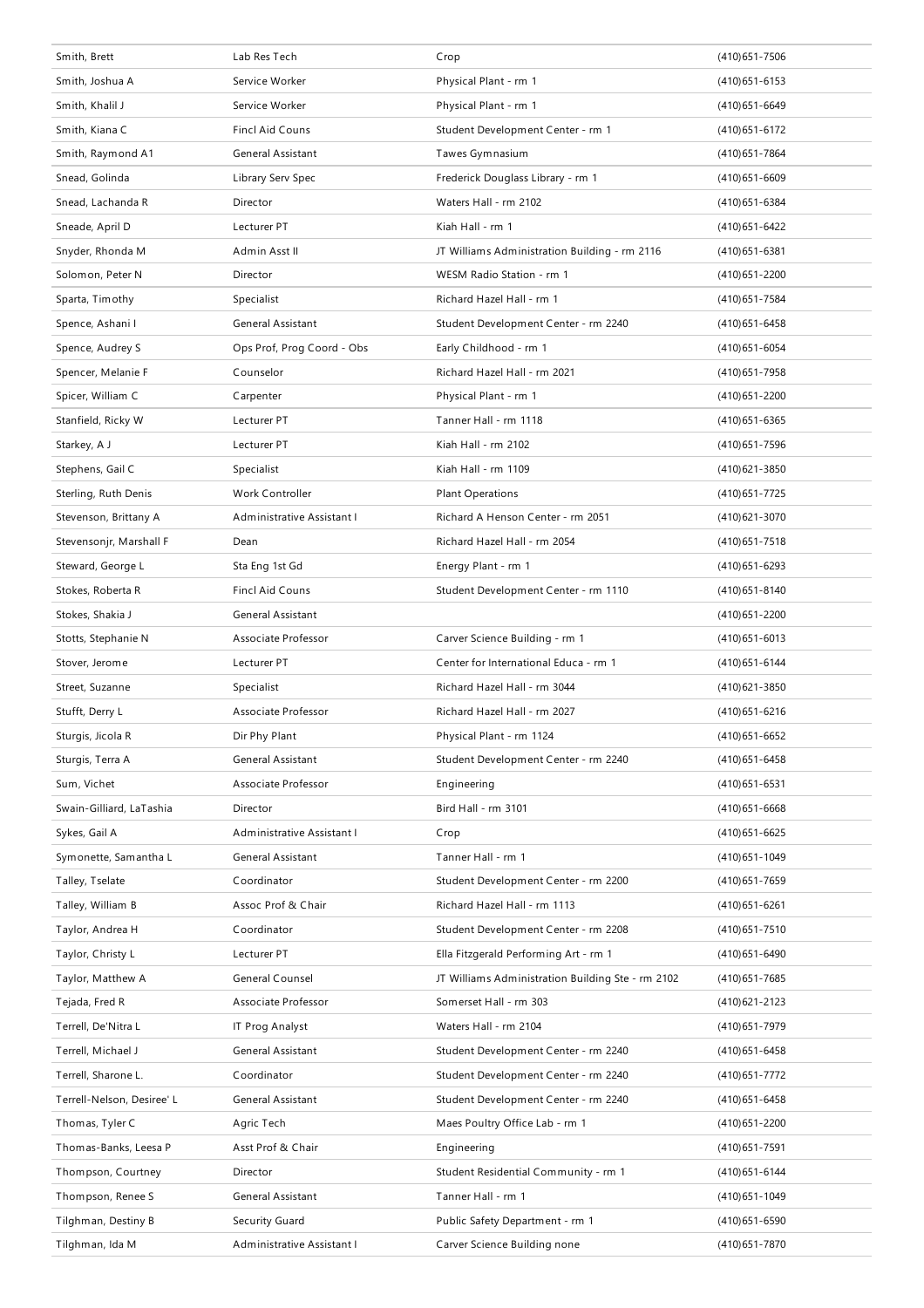| Tilghman, John T.            | Counselor                  | John Murphy Hall Annex - rm 1                | $(410)651 - 8309$ |
|------------------------------|----------------------------|----------------------------------------------|-------------------|
| Tilghman, Quiana             | Director                   | Student Development Center - rm 1            | $(410)651 - 8143$ |
| Tilghman, Ta'Kyra L          | Service Worker             | Physical Plant - rm 1                        | $(410)651 - 6650$ |
| Tilghman, Tamarra A          | <b>Buyers Clerk</b>        | Student Development Center - rm 2220         | (410) 651 - 7940  |
| Tillman, Karen J             | Lecturer PT                | Waters Hall - rm 1                           | (410) 651 - 7596  |
| Timmons, Jennifer 1          | Assistant Professor        | Poultry Barn - rm 1                          | (410) 651 - 6542  |
| Tirado, Alvin O              | Post Serv Supv I           | Student Services Center - rm 1               | (410) 651 - 6439  |
| Tomlinson, Joel M            | Lecturer                   | Engineering                                  | $(410)621 - 1117$ |
| Townsend, Bria U             | Administrative Assistant I |                                              | $(410)651 - 2200$ |
| Townsend, Jeremy W           | Web Services Developer     | Waters Hall - rm 2104                        | $(410)651 - 8595$ |
| Townsend, Landera            | Security Guard             | Residental Director House                    | $(410)651 - 6595$ |
| Trader, Sheena L             | Child Care Worker          | Early Childhood - rm 1                       | $(410)651 - 6667$ |
| Trice, Holly J.              | <b>Fincl Aid Couns</b>     | Student Development Center - rm 1100         | (410) 651 - 7928  |
| Trotter, Andre' G            | Housekeeper Lead           | Physical Plant - rm 1                        | $(410)651 - 8061$ |
| Trujillo, Francisco          | Lecturer PT                |                                              | (410) 591 - 0374  |
| Truong, Hoai-an              | Associate Professor        | Somerset Hall - rm 304                       | (410) 651-8975    |
| Tsai, Lily                   | Associate Professor        | Richard Hazel Hall - rm 3015                 | $(410)651 - 8918$ |
| Tsigehet, Helen              | General Assistant          | Student Development Center - rm 2240         | $(410)651 - 6458$ |
| Tubene, Stephan L            | Associate Professor        | Trigg Hall - rm 1102                         | (410) 651 - 7577  |
| Tull, Cordelia B             | <b>Accounting Assoc</b>    | Student Development Center - rm 1160         | $(410)651 - 6091$ |
| Tull, Yolanda C.             | Manager                    | Waters Hall - rm 1118                        | $(410)651 - 6390$ |
| Turnbull, Kadeem C           | Director                   | Student Residental Cluster Com - rm 1        | $(410)651 - 8611$ |
| Turner, Michelle A           | Library Serv Asst          | Frederick Douglass Library - rm 1            | (410) 651 - 7544  |
| Turner, Tiara D              | Assoc Prof & Chair         | Engineering                                  | (410) 651 - 6284  |
| Turner, Victoria T           | Instructional Designer     | Engineering                                  | $(410)651 - 6557$ |
| Tutu, Barbara O              | Lab Assistant              | Center for Food Science Technology - rm 1    | (410) 651-6632    |
|                              |                            |                                              |                   |
| Tyler, Mark A                | Univ Pol Off IV            | Police Services and Training F - rm 1        | (410) 651-6590    |
| Ulbricht, Mari-Jo            | Lecturer                   | Wilson Hall - rm 2107                        | $(410)651 - 6553$ |
| Van Kirk, Andrew I           | General Assistant          | Center for Food Science Technology - rm 3073 | (443) 736-0898    |
| Vasaitis, T. Sean            | Asst Dean                  | Somerset Hall - rm 207                       | (410) 621 - 2121  |
| Velazquez-Gonzalez, Hector J | Associate Professor        | Richard Hazel Hall - rm 1034                 | $(410)651 - 8455$ |
| Vijaykumar, Nachu            | IT Prog Analyst            | Waters Hall - rm 2102                        | $(410)651 - 6691$ |
| Vlahovici-Jones, Gabriela    | Lecturer                   | Temporary Classroom                          | (410) 651 - 7954  |
| Voelker, Daniel J            | Specialist                 | Engineering                                  | $(410)651 - 8317$ |
| Volkis, Victoria             | Professor                  | PHYSICAL SCIENCES COMPLEX - rm 3004          | $(410)651 - 6030$ |
| Vreeland, Leigh Ann          | Administrative Assistant I | Wilson Hall - rm 2105                        | $(410)651 - 6552$ |
| Waguespack, Yan Y            | Professor                  | Carver Science Building - rm 3116            | $(410)651 - 6052$ |
| Waldron, Jerry               | General Assistant          | Waters Hall - rm 1                           | $(410)651 - 8200$ |
| Walker, Alvernon             | Associate Professor        | Tanner Hall - rm 1111                        | $(410)651 - 7559$ |
| Wallace, Annette E           | Lecturer PT                | Richard Hazel Hall - rm 1                    | (410) 651 - 7958  |
| Wallace, Kevin V             | Service Worker             | Physical Plant - rm 1                        | $(410)651 - 6650$ |
| Walters, Kalaila M           | General Assistant          | Student Development Center - rm 2240         | $(410)651 - 6458$ |
| Walters, Kaleel J            | General Assistant          | Student Development Center - rm 2240         | $(410)651 - 6458$ |
| Walters-Jones, Nelseta       | Associate Professor        | Richard Hazel Hall - rm 3016                 | $(410)651 - 8916$ |
| Wang, Bi-dar                 | Associate Professor        | Somerset Hall - rm 227                       | (410) 651 - 2240  |
| Wang, Wendy                  | Associate Professor        | Engineering                                  | (256) 684 - 4694  |
| Ward, Ricky T.               | Coordinator                | Somerset Hall - rm 1140                      | (410) 621 - 2298  |
| Ward, Ronnie E               | Service Worker             | Residental Director House                    | $(410)651 - 6590$ |
| Ward-Sutton, Courtney D      | Assistant Professor        | Richard Hazel Hall - rm 1110                 | (410) 651 - 7658  |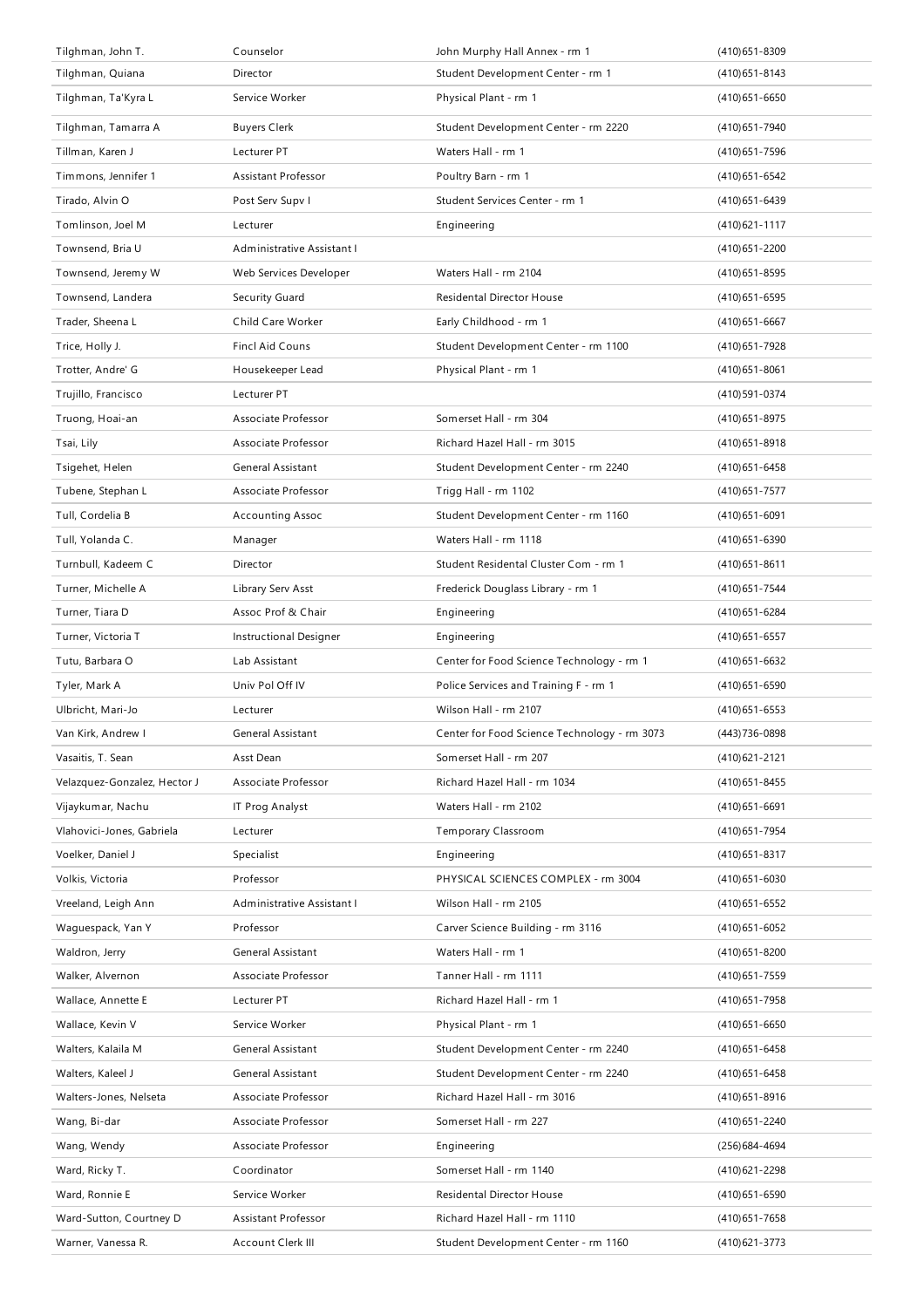| Warren, Leslie N        | Manager                    | Bird Hall - rm 1108                           | $(410)651 - 6161$ |
|-------------------------|----------------------------|-----------------------------------------------|-------------------|
| Warren, Richard H       | Professor                  | Richard Hazel Hall - rm 2014                  | (410) 651 - 7950  |
| Waseem, Mohammad        | Research Associate         | Somerset Hall - rm 227                        | (410) 621 - 2240  |
| Washington, Maria B     | Service Worker             | Physical Plant - rm 1                         | $(410)651 - 8061$ |
| Wasike, Norrah L        | Prog Asst                  | Richard A Henson Center - rm 1                | (410) 651-6206    |
| Waters, Gladstone       | Lecturer PT                | Kiah Hall - rm 1                              | (410) 651 - 6422  |
| Waters, Leroy T         | Auto Serv Tech             | Physical Plant - rm 1                         | $(410)651 - 6677$ |
| Waul, Lamar G           | Acad Adv                   | Hytche Athletic Center - rm 1                 | $(410)651 - 8471$ |
| Weathers, Janese D      | Lecturer                   | Richard Hazel Hall - rm 3013                  | (410) 651 - 6582  |
| Weaver, William L       | Visiting Assoc Professor   | Carver Science Building - rm 1                | (410) 651 - 2200  |
| Webster, Sean-Luke M    | Post Doc Res Assoc         | Somerset Hall - rm 1                          | (410) 651 - 7782  |
| Wescott, Cecilia M      | Accountant                 | Student Development Center - rm 1160          | $(410)651 - 8162$ |
| West, Leslie            | Assistant Professor        | Engineering                                   | (410) 651 - 6237  |
| Weston, Gerald D        | Manager                    | WESM Radio Station - rm 1                     | (410) 651 - 7905  |
| Wharton, Isaiah M       | Agric Worker I             | Farm Training Shop - rm 1                     | (410) 651 - 5450  |
| Wheatley, Frederick J   | Storekeeper III            | Physical Plant - rm 1137                      | $(410)651 - 6657$ |
| Wheeler, Rahjane V      | General Assistant          |                                               | $(410)651 - 2200$ |
| Whitaker, Sonya M       | <b>General Assistant</b>   | Tanner Hall - rm 1                            | (410) 651 - 1049  |
| White, Chanelle L       | Research Asst              | Crop                                          | $(410)651 - 6629$ |
| White, Cynthia          | Office Clerk II            | Student Development Center - rm 1100          | (410) 651 - 6172  |
| White, Edward T         | Service Worker             | Physical Plant - rm 1                         | $(410)651 - 6650$ |
| White, Jonda J          | Director                   | Somerset Hall - rm 1                          | $(410)621 - 3089$ |
| White, Qunita D         | Security Guard             | Harford Hall - rm 1                           | $(410)651 - 6144$ |
| White, Shelia Y         | Service Worker             | Physical Plant - rm 1                         | $(410)651 - 6650$ |
| White-Davis, Victoria P | Account Clerk I            | Student Services Center - rm 2150             | (410) 651 - 7747  |
| Whitney, Ella B         | General Assistant          | Tanner Hall - rm 1                            | $(410)651 - 1049$ |
| Whitter, Ajmaani O      | <b>General Assistant</b>   | Hartford Hall - rm 1102                       | (443) 736-0898    |
| Whittiker, Matthew B    | Research Specialist        | Center for Food Science Technology - rm 2127  | $(410)651 - 6256$ |
| Whittingham, Ralston G  | Lecturer                   | Richard A Henson Center - rm 1                | (410) 651 - 6564  |
| Whyte, Celia            | Research Asst              | Crop                                          | $(410)651 - 6628$ |
| Wigfall, Lauresa M      | Director                   | Lida Brown Hall - rm 1                        | (410) 651-6385    |
| Wiggins, Urban T        | Chief Information Officer  | JT Williams Administration Building - rm 3104 | (410) 651 - 7689  |
| Wilcox, Dominique       | Administrative Assistant I | Paul Sarbanes Center - rm 1                   | (410) 629 - 1094  |
| Wilkinsoniii, Robert    | Lecturer PT                | Engineering                                   | (410) 651-8349    |
| Williams, Deborah E     | Administrative Assistant I | Student Development Center - rm 2260          | (410) 651-6449    |
| Williams, Eric G        | IT Support Associate       | Waters Hall - rm 1                            | $(410)651 - 8064$ |
| Williams, Kawanda M     | Asst Prof & Asst Dean      | Somerset Hall - rm 1                          | (410) 651 - 2200  |
| Williams, Mark E        | Associate Professor        |                                               | $(410)651 - 6431$ |
| Williams, Tameeka R     | Vet Facility Aide          | Center for Food Science Technology - rm 1     | $(410)651 - 6168$ |
| Windsor, Timothy L      | Groundskeeper Ld           | Maintenance Shop - rm 1                       | $(410)651 - 6680$ |
| Wise, Linda D.          | Administrative Assistant I | Student Development Center - rm 2240          | $(410)651 - 6458$ |
| Wise, Tamela P          | Administrative Assistant I | Center for Food Science Technology - rm 1105  | (410) 651 - 8497  |
| Woloua, Fritz E         | Coordinator                | Student Development Center - rm 1             | $(410)651 - 6457$ |
| Wongus, Nicole          | General Assistant          | Student Development Center - rm 2240          | $(410)651 - 6458$ |
| Woods, Walter W         | Coordinator                | JT Williams Administration Building - rm 2102 | (410) 651 - 7684  |
| Wright, Beatrice V      | Director                   | JT Williams Administration Building - rm 1112 | $(410)651 - 8387$ |
| Wright, Jennifer D      | Administrative Assistant I | Student Development Center - rm 1120          | (410) 651 - 7810  |
| Xia, Meng               | Professor                  | Carver Science Building - rm 1                | $(410)621 - 3551$ |
| Yahia, Ayhab m          | General Assistant          | Temporary Classroom                           | (410) 603 - 7992  |
| Yamitshi, Ngoy J        | Lecturer PT                | Carver Science Building - rm 1                | $(410)651 - 6051$ |